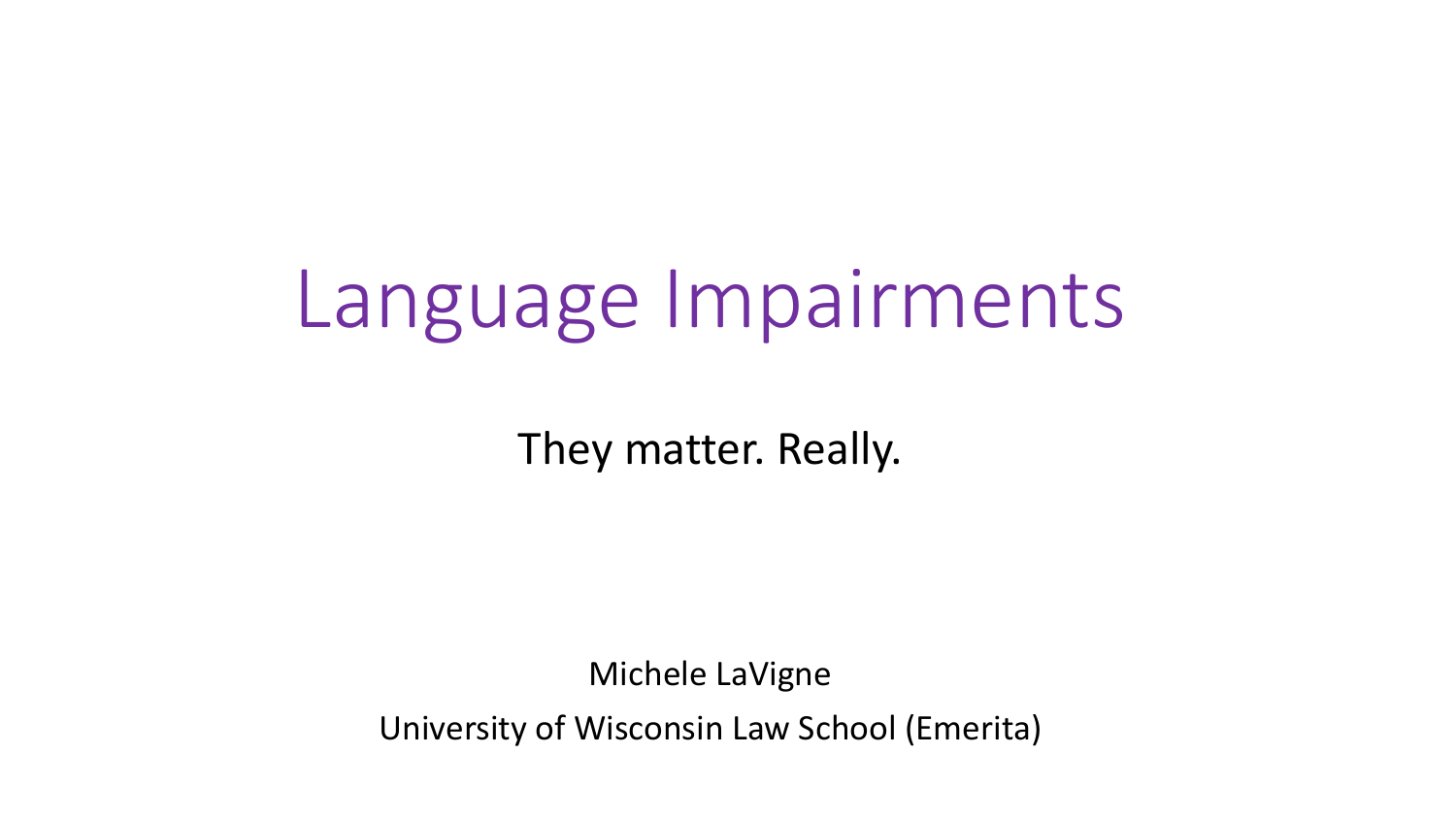#### The backstory

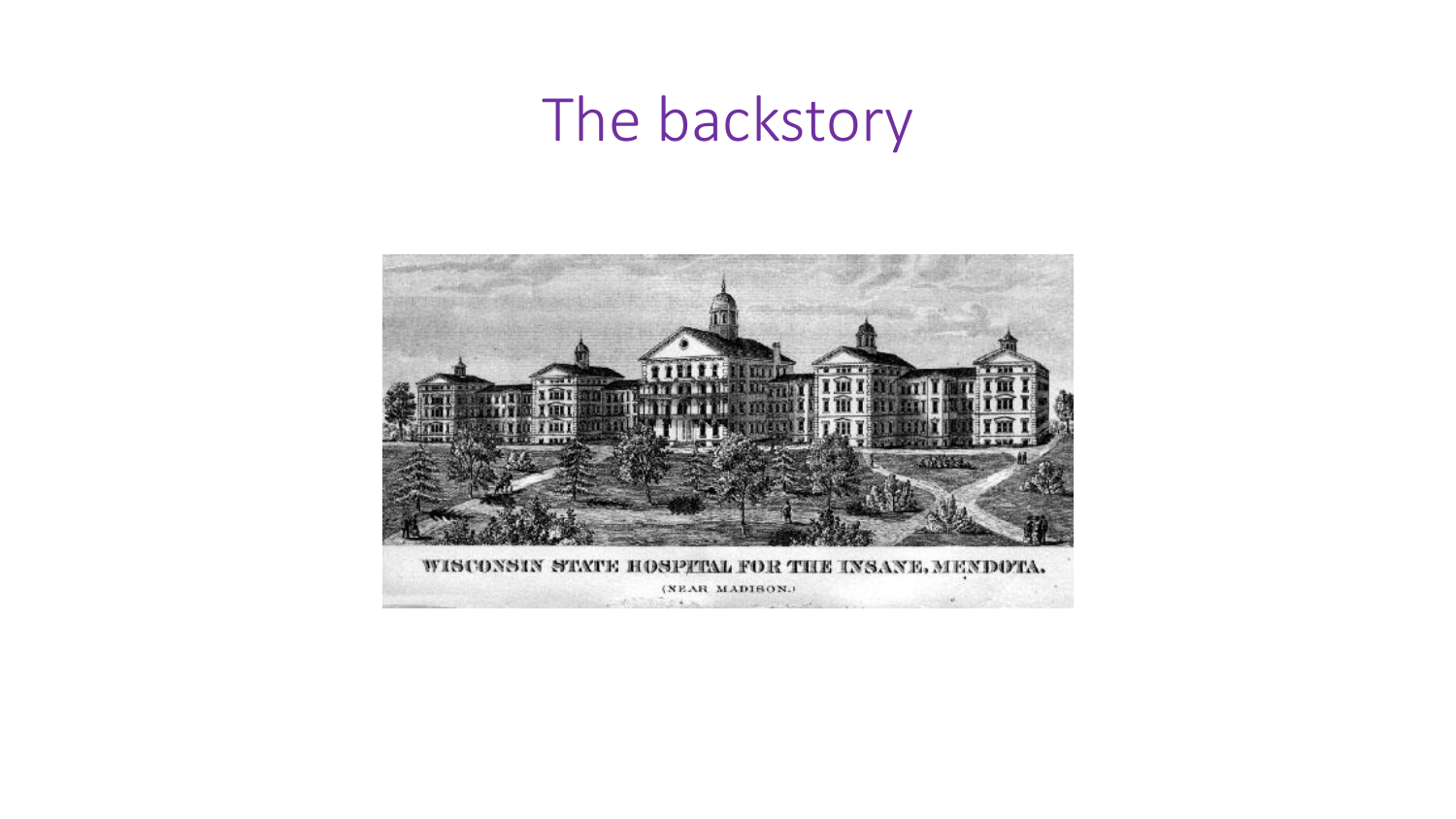#### Which brought me to the world of linguistics and language disorders

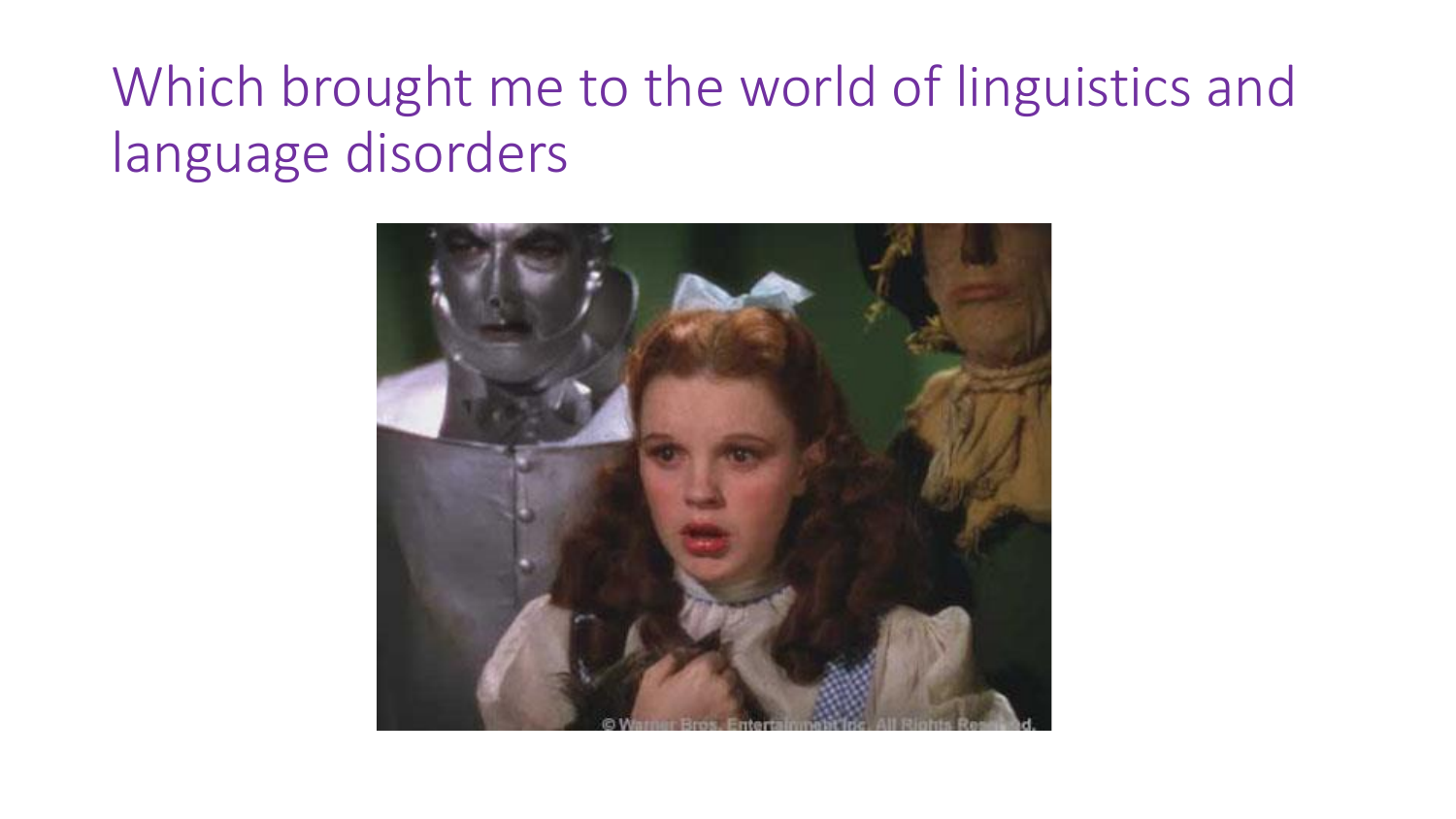### Step one: humility

- We in the legal world believe we are communication experts
- We routinely make judgments based on language:
	- Credibility
	- Comprehension
	- How an individual uses language which in turn reveals
		- Human motivation
		- Intent
- For all that we depend on language and take it for granted, we don't know very much about it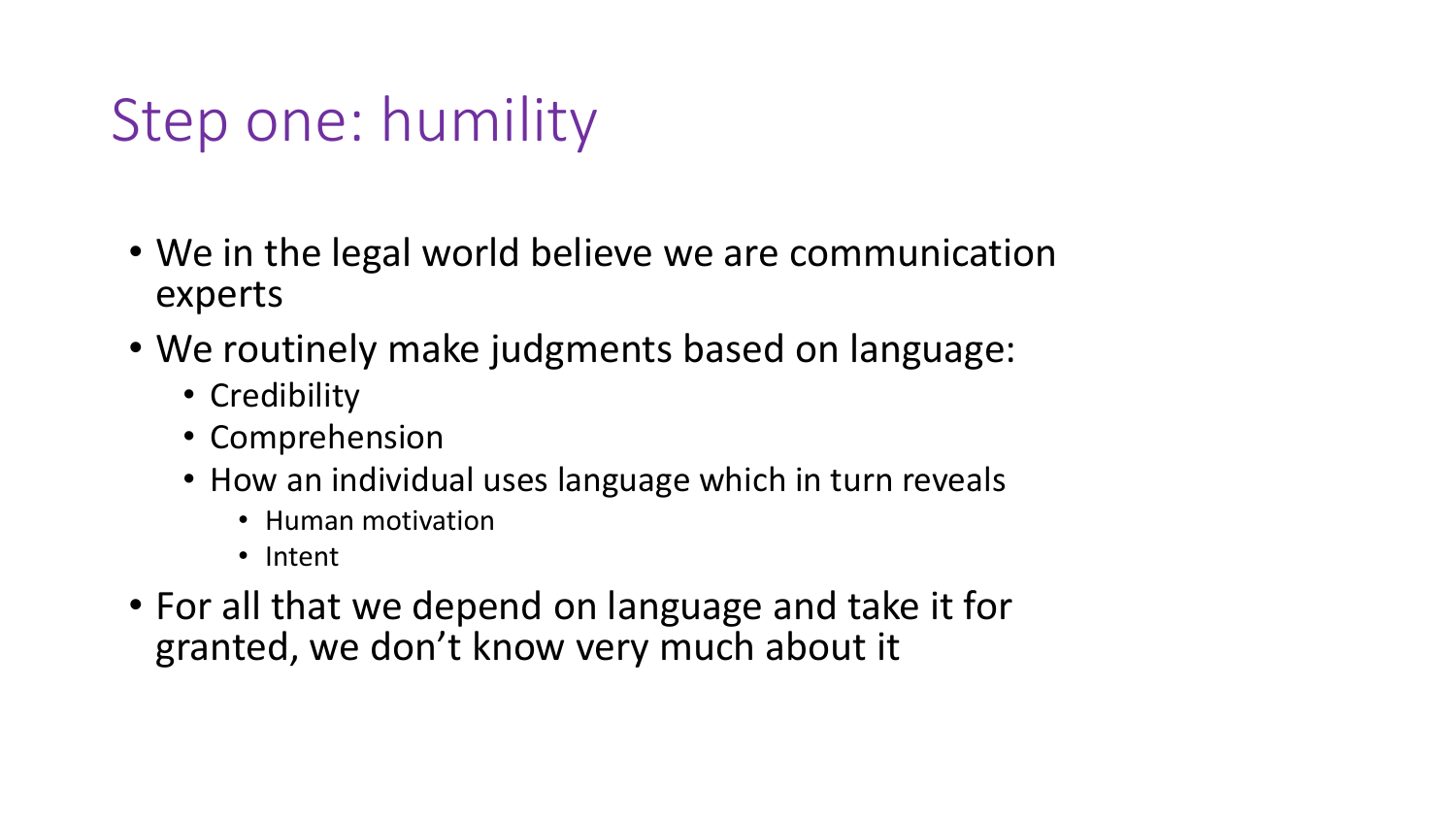

Language Impairments: What they are and where they come from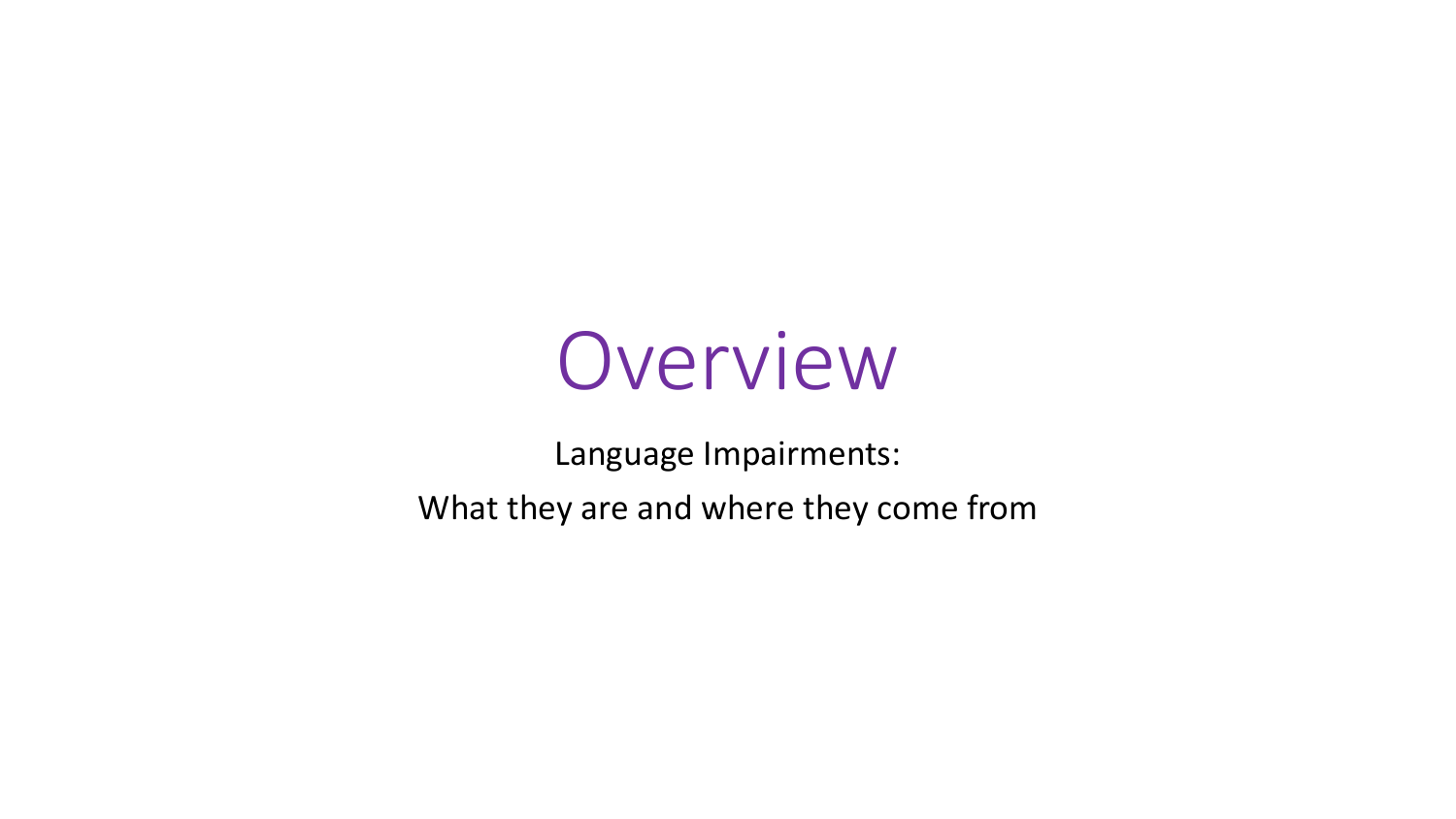Language Impairment/Disorder/Deficit/Difficulty/ **Disadvantage** 

- Oral language competency
- *Developmental* Language Disorder
- Underdeveloped competency in one or more aspects of language and/or language use
- Result of processing, neurocognitive, physiological, and/or environmental factors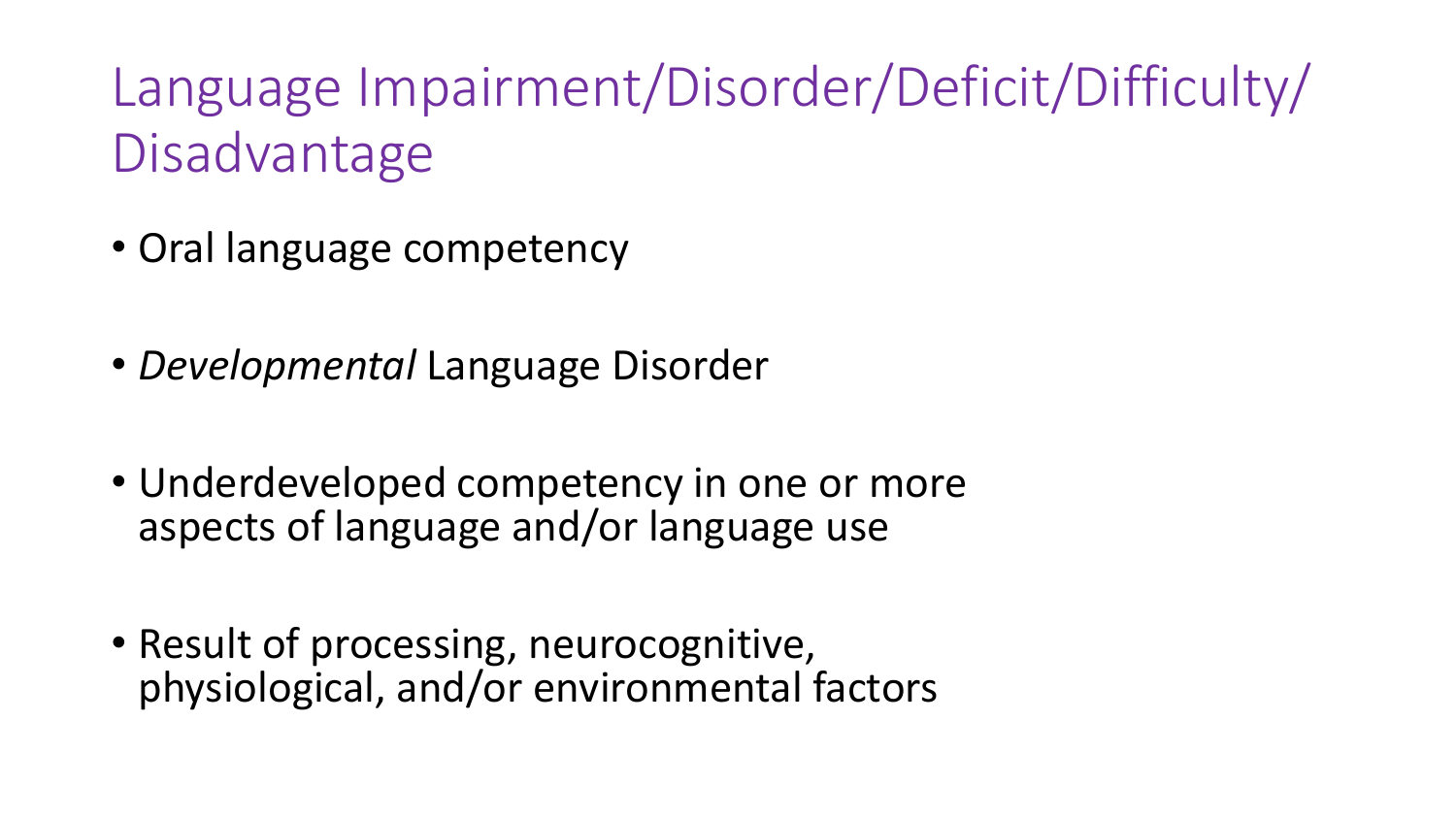### The many facets of language

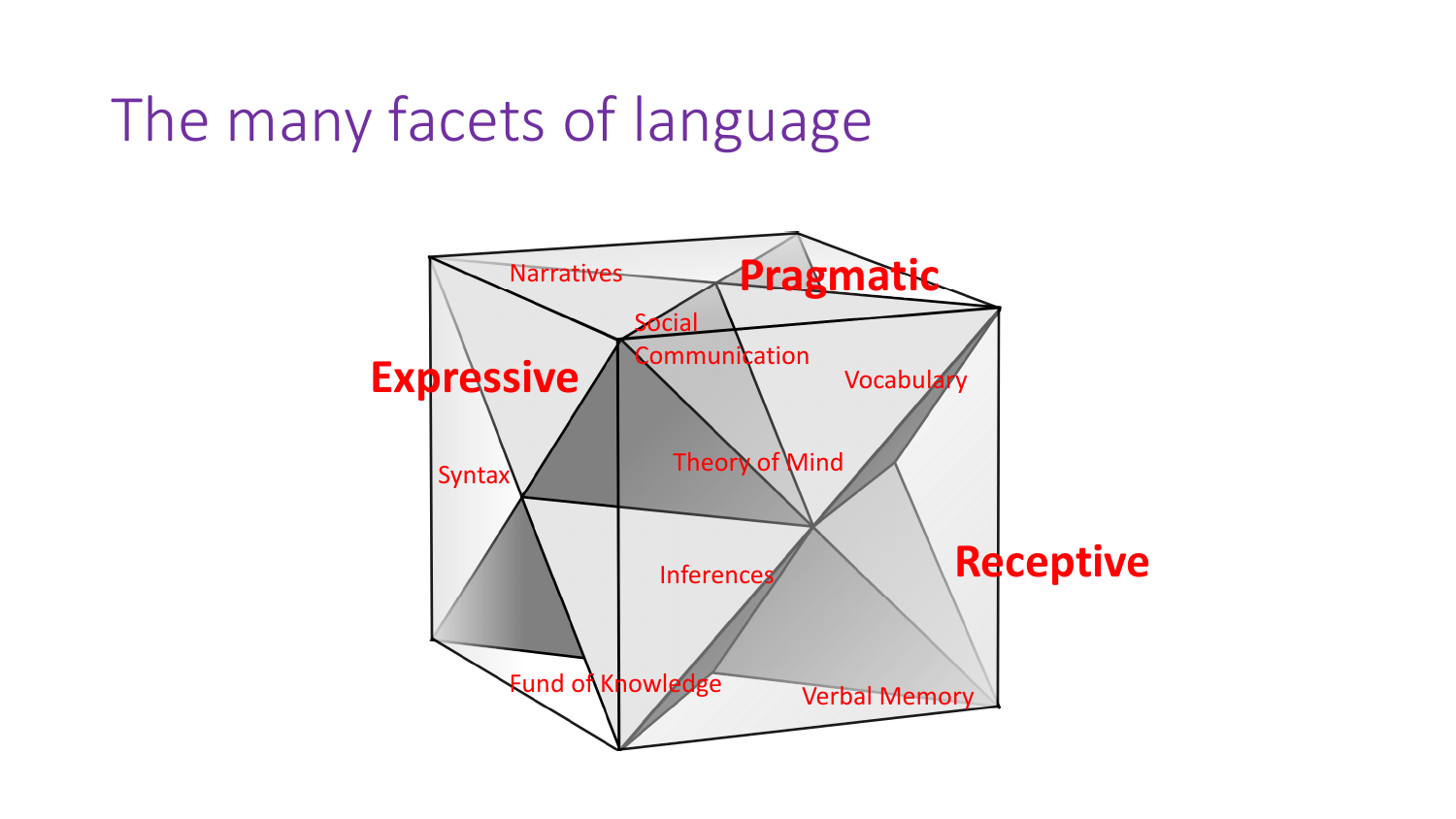### Deficits in one or more

- Expressive ability
- Receptive ability (comprehension)
- Auditory Discrimination or Processing
- Auditory Memory
- Semantics- understanding word meanings (and inferences)
- Vocabulary
- Grammar or Syntax
- Narrative ability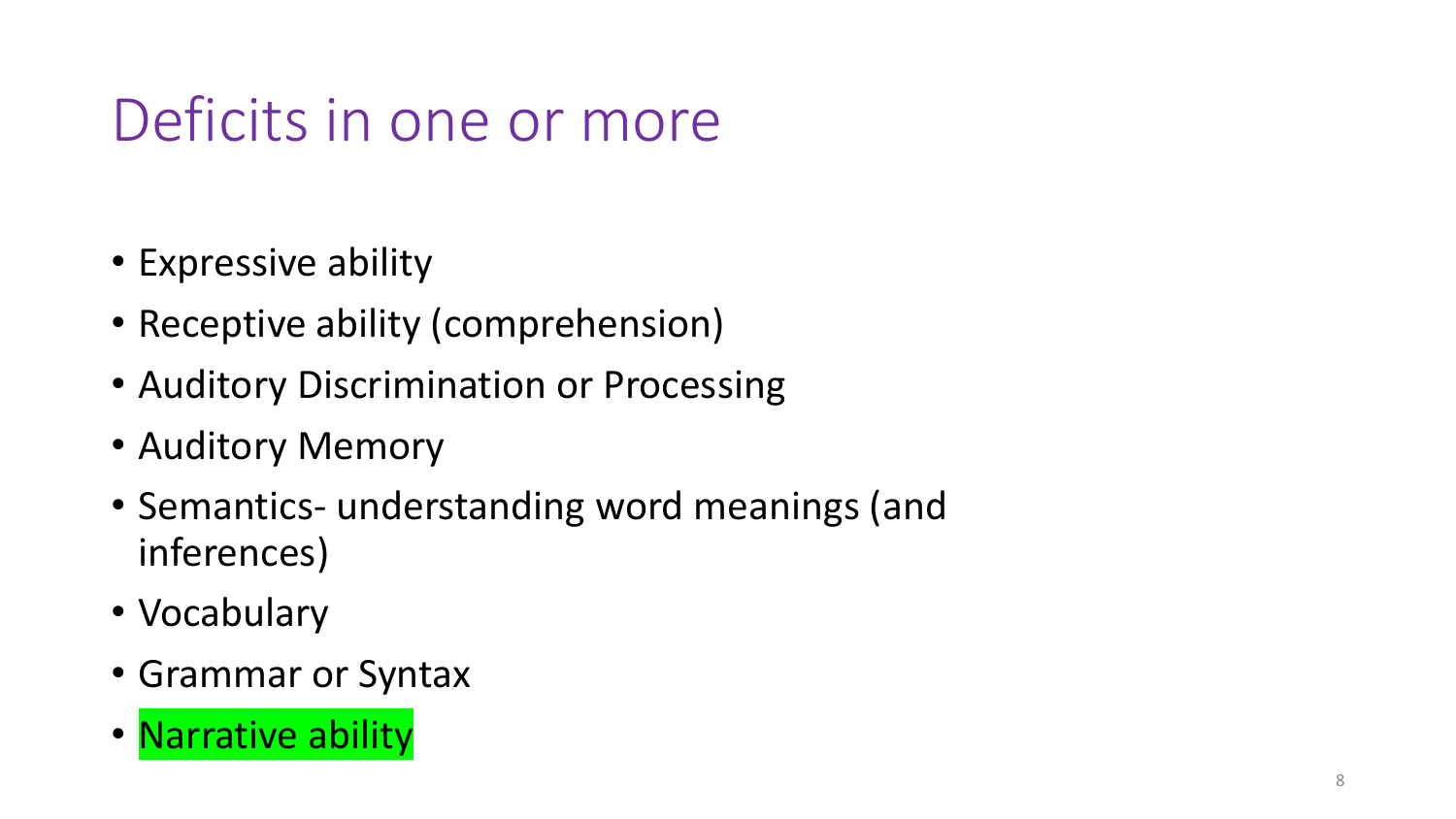### Special Mention: Pragmatic Deficits

- Social communication
- Rules of Engagement
- What to say when
- Reading social cues
- Understanding perspectives of others
- Causes problems because of other party's interpretation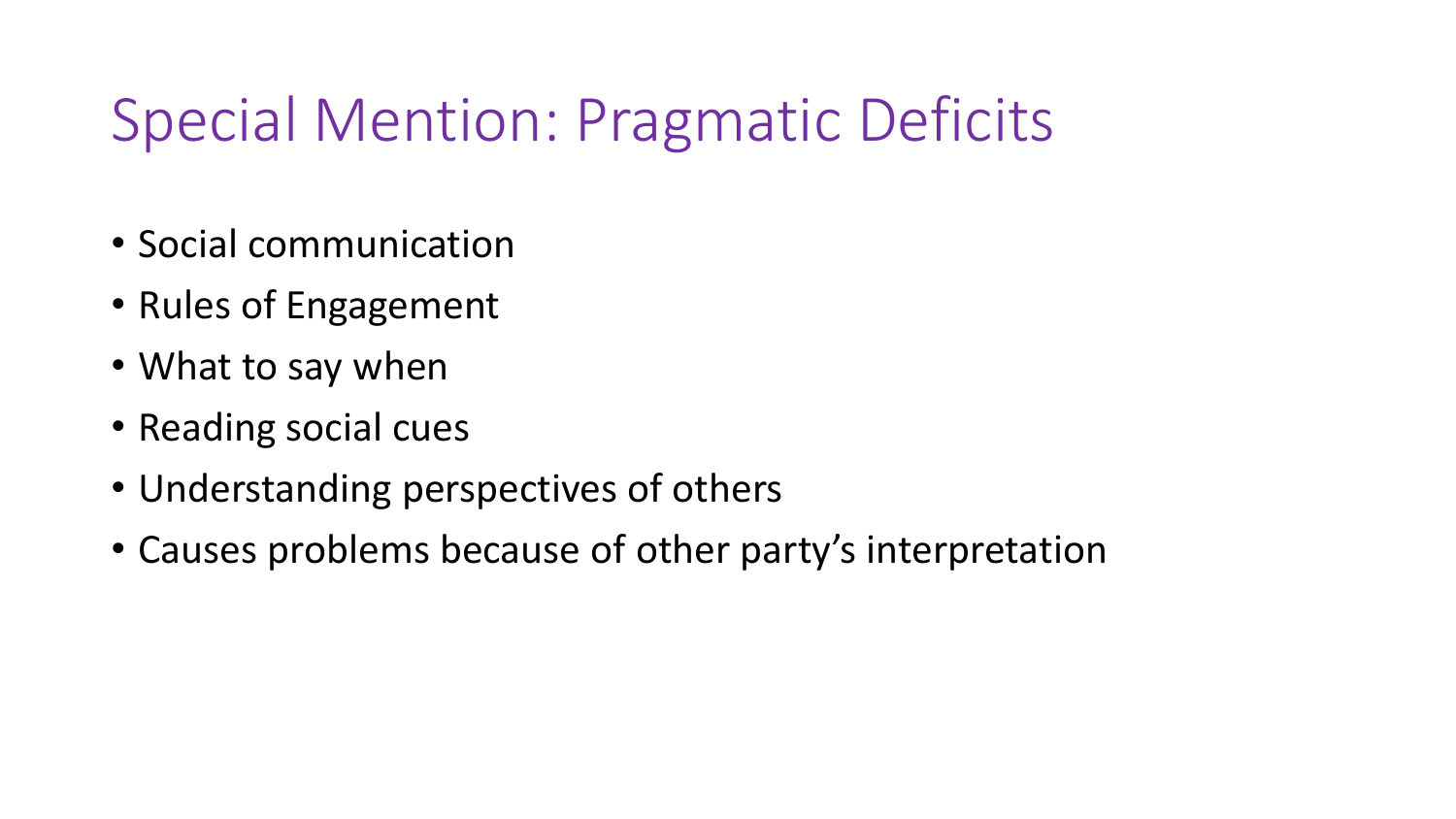Where do we find developmental language disorders/deficits? (causation/co-morbidity/high rate/risk factors)

- ADHD up to 90% overlap
- Learning disabilities
- Early hearing loss (even moderate)
- Auditory Processing deficits
- Autism Spectrum Disorder
- Cognitive deficits
- Behavior disorders
- Abuse or neglect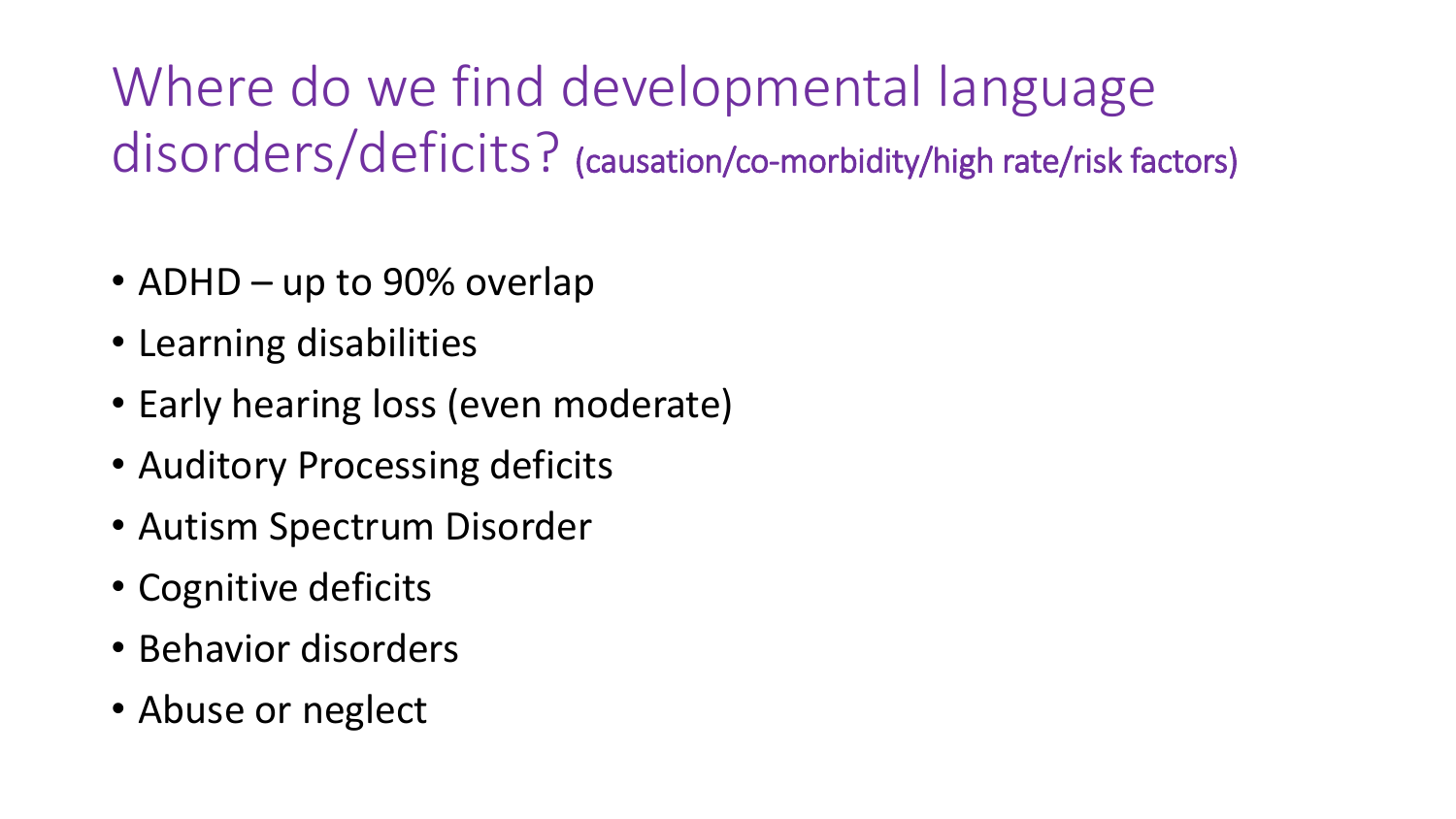#### Special Mention: Childhood Trauma

- Childhood trauma affects neurocognitive functioning
- Language effects of trauma intertwined with executive functioning effects
- Language of emotions particularly hard hit
	- Difficulty with emotions & behavior
- Adult trauma will affect language ability but not at a developmental level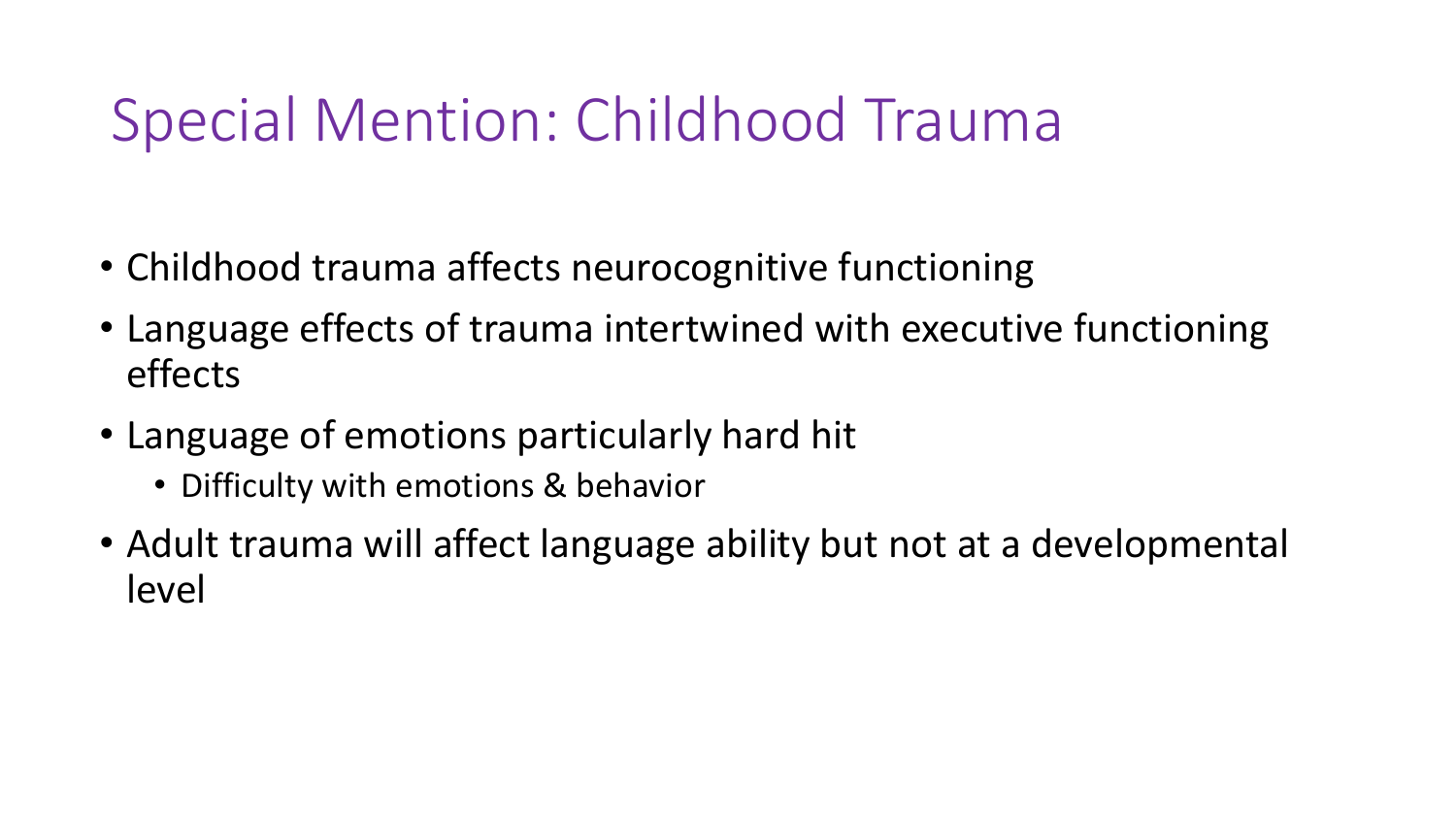### Special Mention: Poverty

- Not poverty itself but conditions that often accompany it
	- Low education level of caregivers
	- Chaos
	- Housing insecurity
	- Isolation
	- Quality of schools
	- Often intertwined with trauma (ACEs)
- Very poor (multi-generational)
- Not related to linguistic diversity or choice
- Race or ethnicity NOT a factor
	- Ex. Highest rate of high ACEs scores in WI counties is among poor white rural communities. High likelihood of LI, especially given the quality of the schools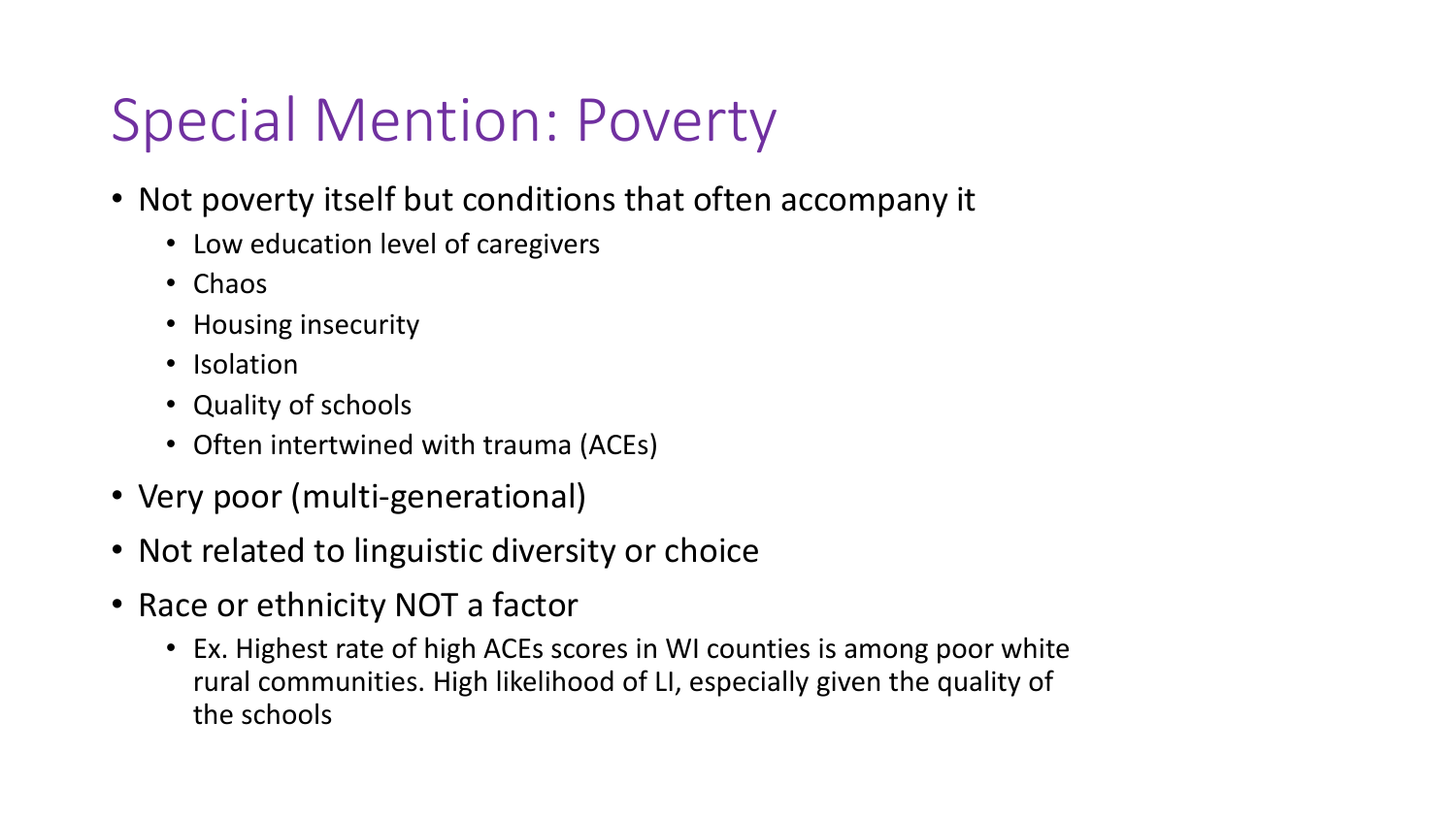#### The research: Developmental language disorder has been implicated in…

- Cognitive deficits
- Verbal memory deficits
- Long-term academic deficits
- Literacy deficits
- Anxiety disorders
- Psychiatric disturbances
- Behavior problems
- Lack of self control/ Impulsivity
- Difficulty understanding and following directions
- Inability to read social cues
- Anti-social behavior especially reactive aggression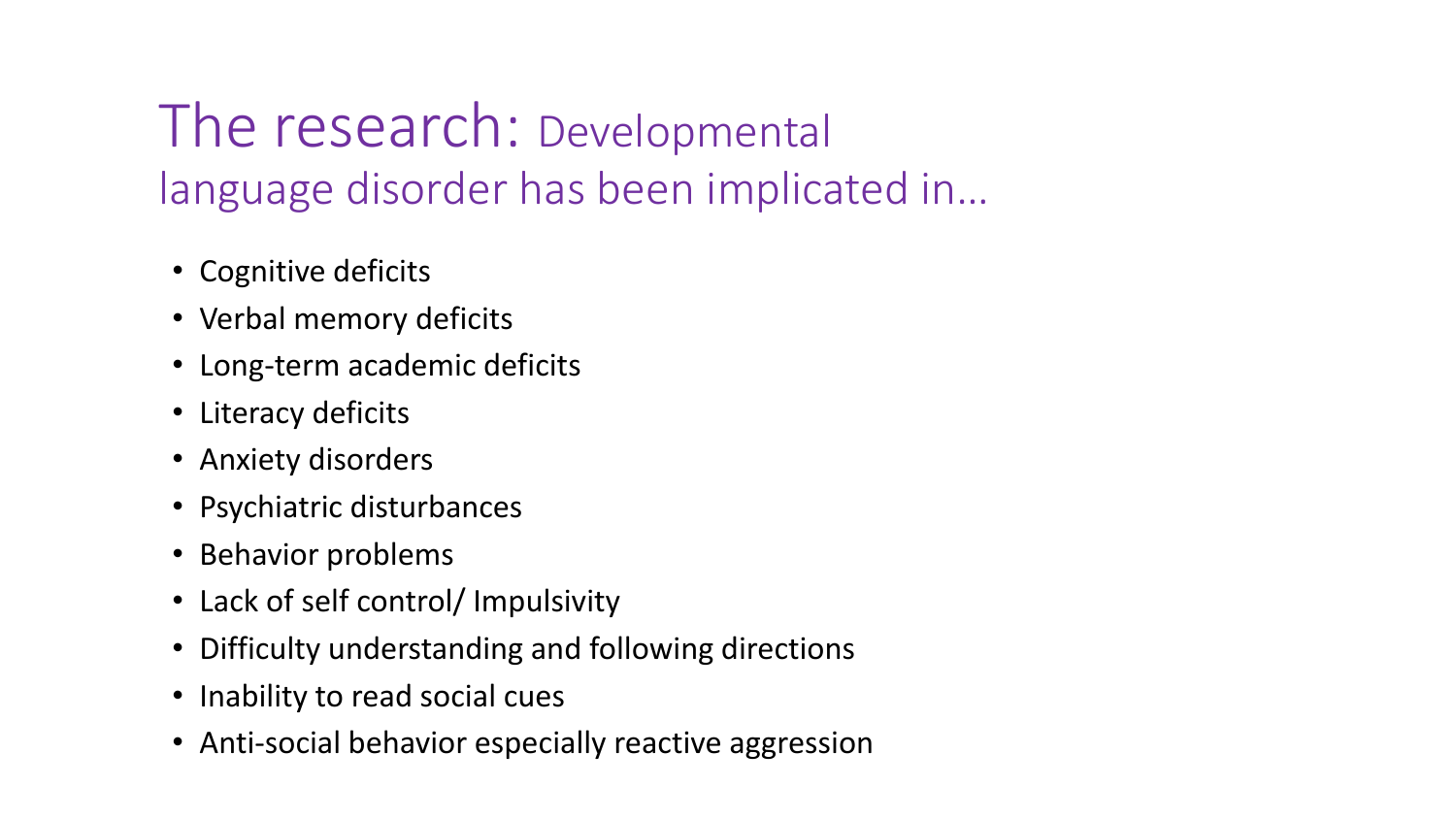### They don't grow out of it

- Language deficits continue into adulthood
	- Though often masked
- Behavioral, psychological, social, cognitive effects continue into late adolescence and adulthood
- Consistent results in prospective and retrospective studies throughout the world
- School as stressor??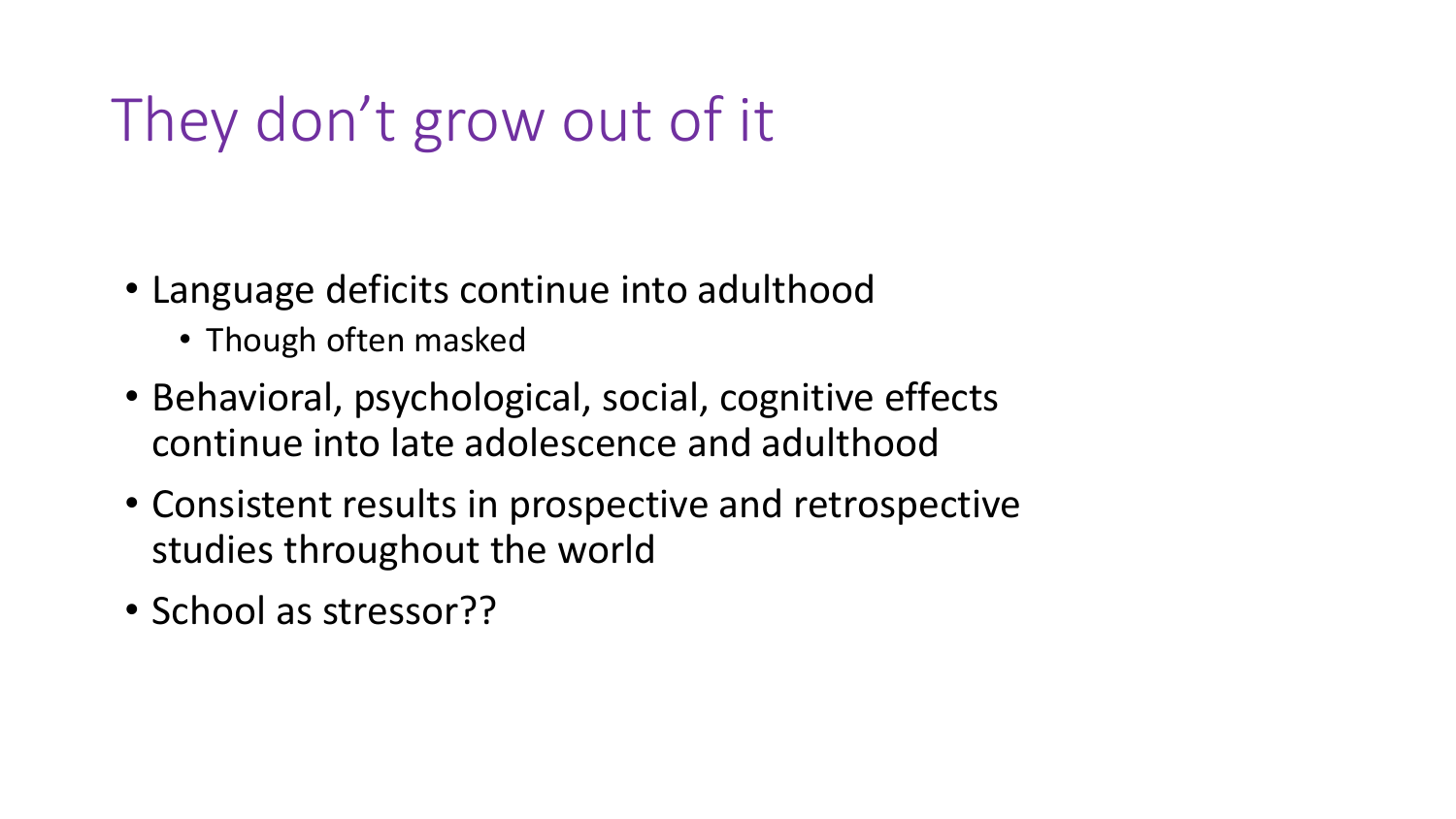### No surprise

- Increased rate of:
	- arrest
	- conviction
	- incarceration
	- revocation
- Rate in general population 7%
- Juvenile correctional institutions 50-80%
- Adult correctional institutions >35%
- Same in other countries
- Well-known in speech/language professions for decades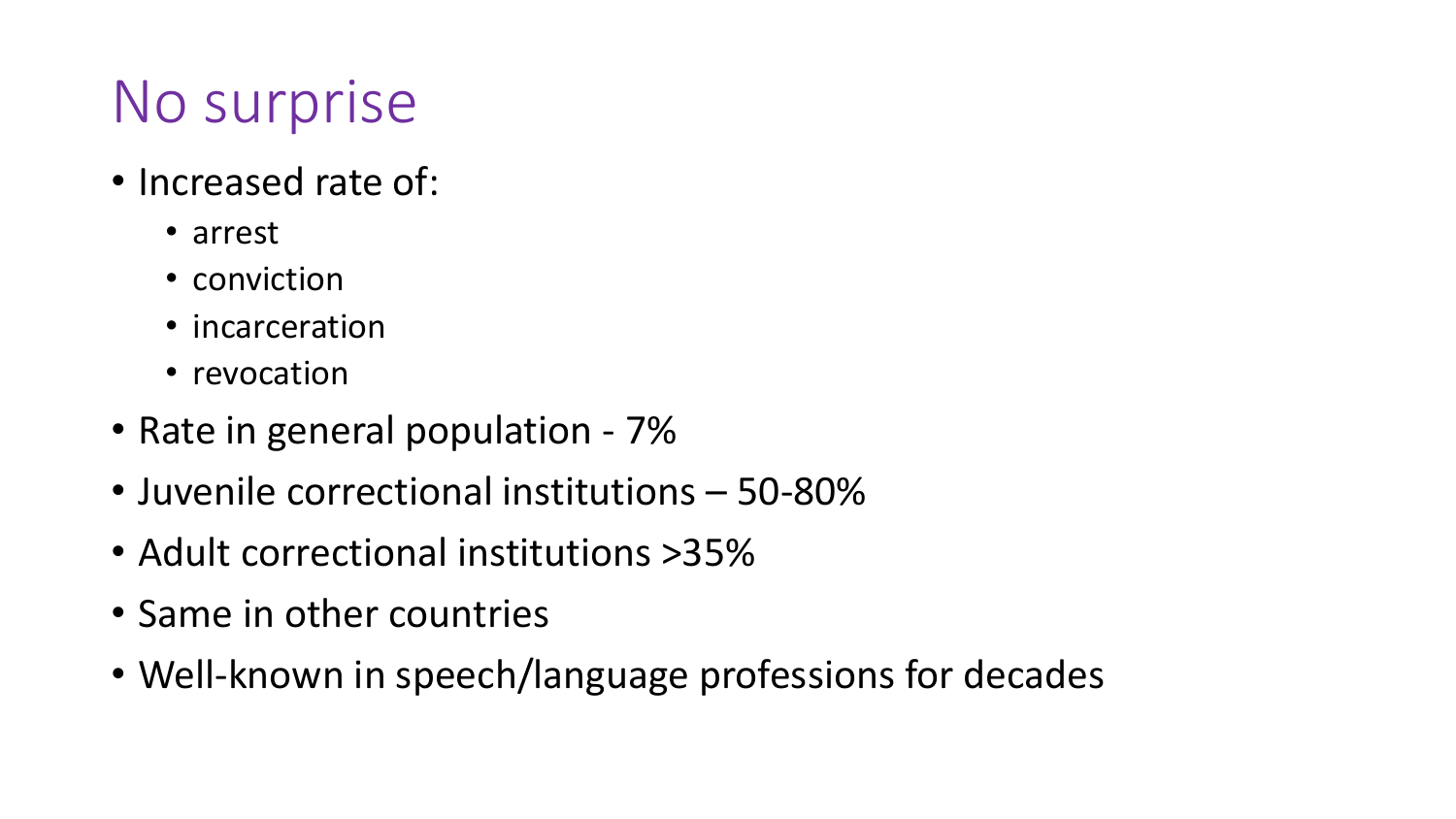#### Percent of Participants with S/L disorder at 5, arrested by 19 35%

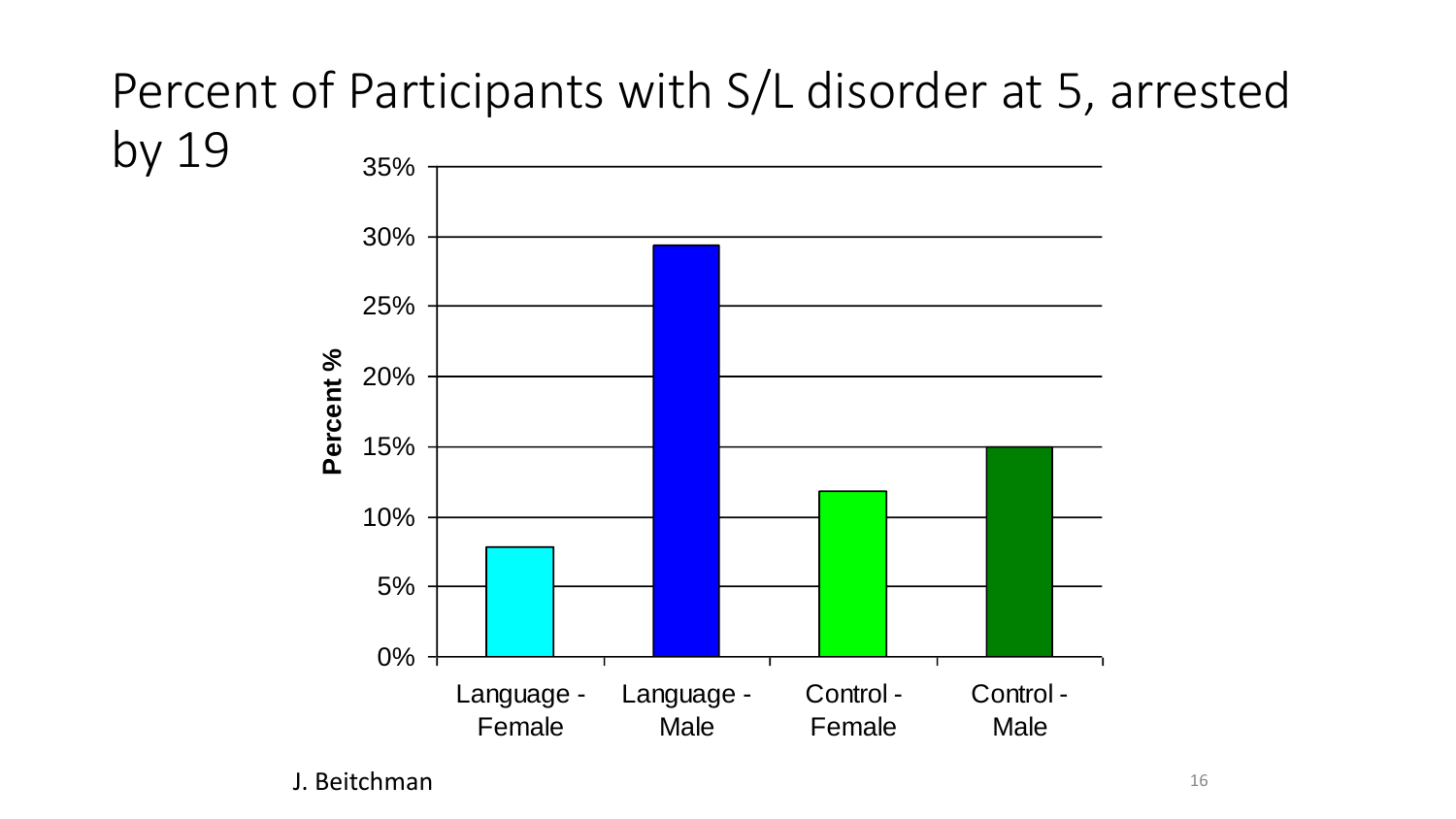**Reason for First Time in Trouble with the Law**

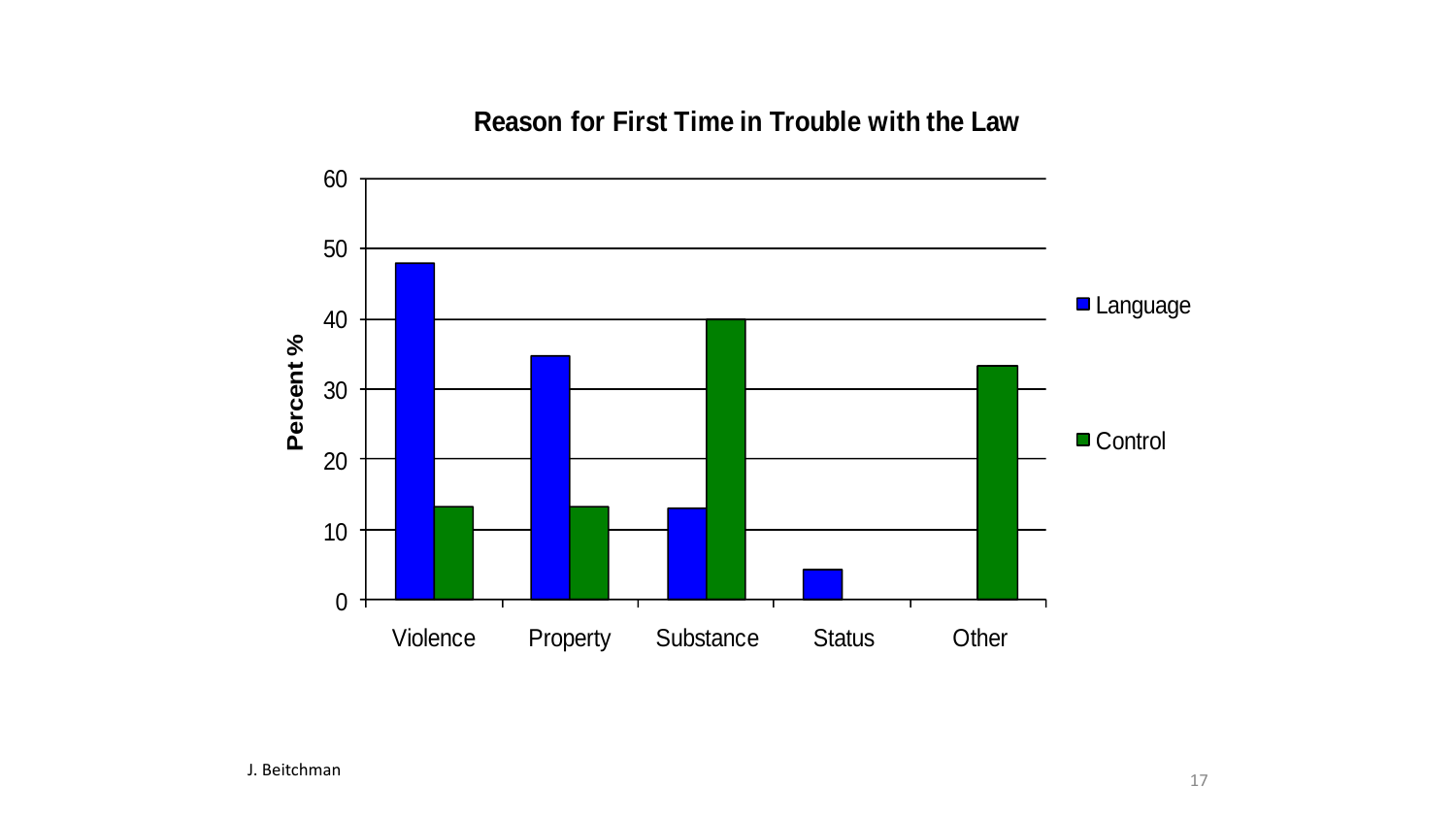#### Not just "offenders"

- Girls and women with LI at higher risk for sexual assault
	- Beitchman\*
- Victims and witnesses often come from same family or social group as defendant
	- Higher likelihood of LI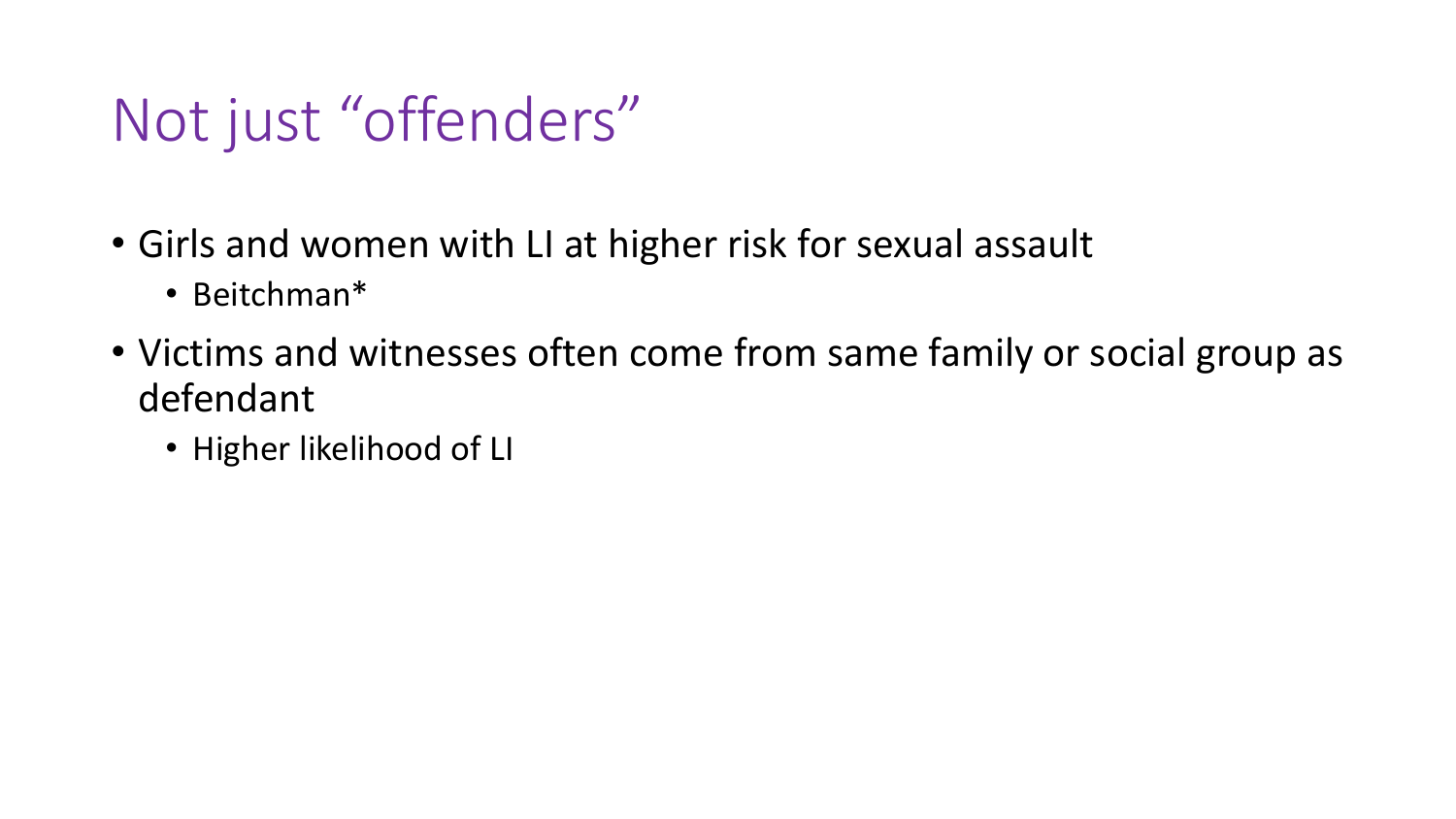### **Testing**

- Specialized tests administered by Speech-Language Pathologists (SLPs)
	- Normed for different ages
	- Score + Percentile in age group
	- Purpose?
	- With clinical assessment
- Array of communicative functions
	- Receptive skills (vocabulary, complex sentences)
	- Inferences
	- Recall
	- Follow directions
	- Pragmatic skills
	- Narrative skills
	- Processing ability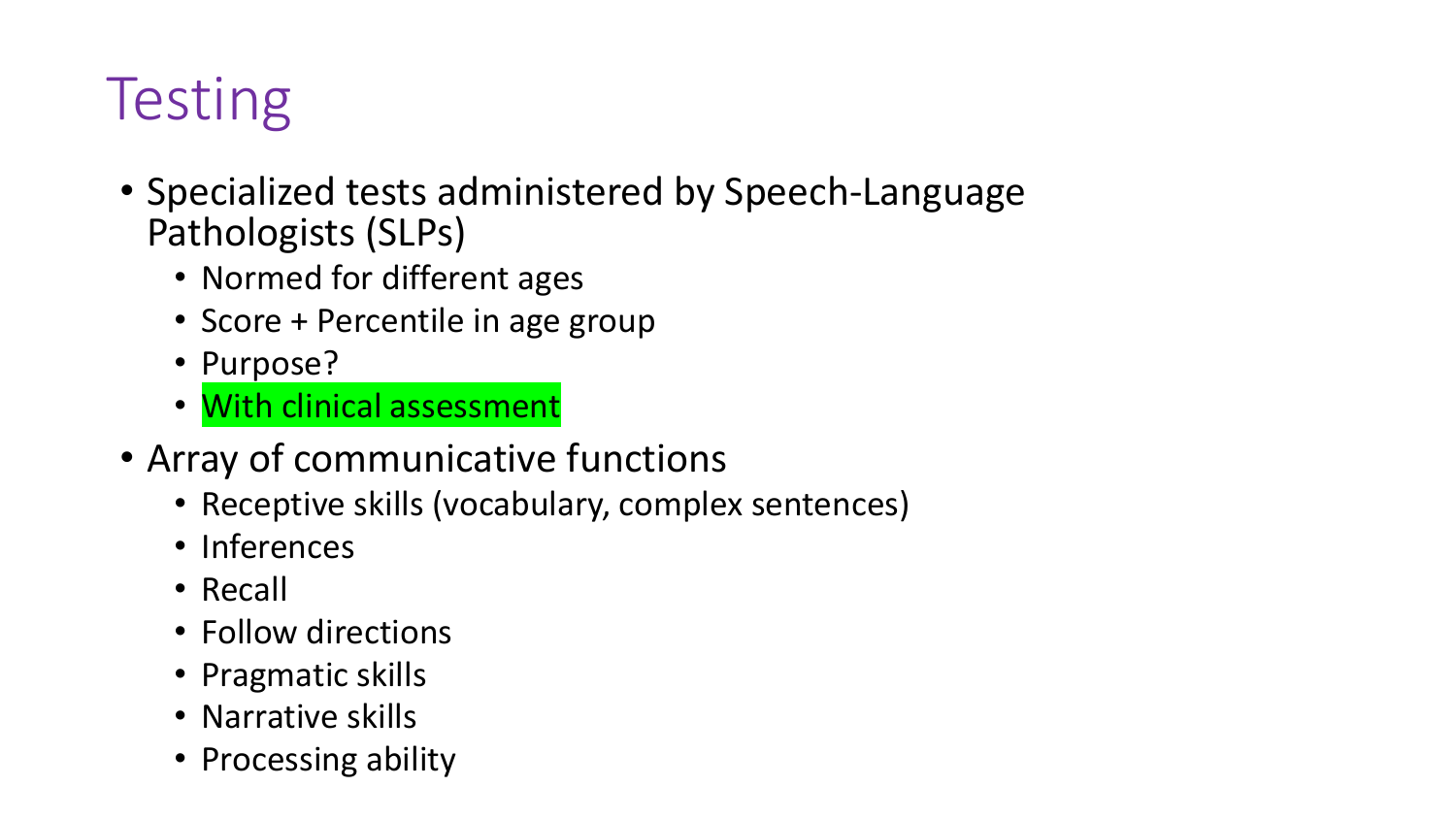#### $LI \neq VIQ$

- Related but...Conceptually distinct
- Language multi-dimensional. VIQ does not account for the layers of language.
- Full scale IQ score is meaningless in legal context; so is non-verbal score
- Language instruments "dissect" communicative competence.
- Tell us what an individual can and cannot do (including narrative skills & following directions)
- LI can be present with a person with average or even above average IQ
- IQ not understood by legal professionals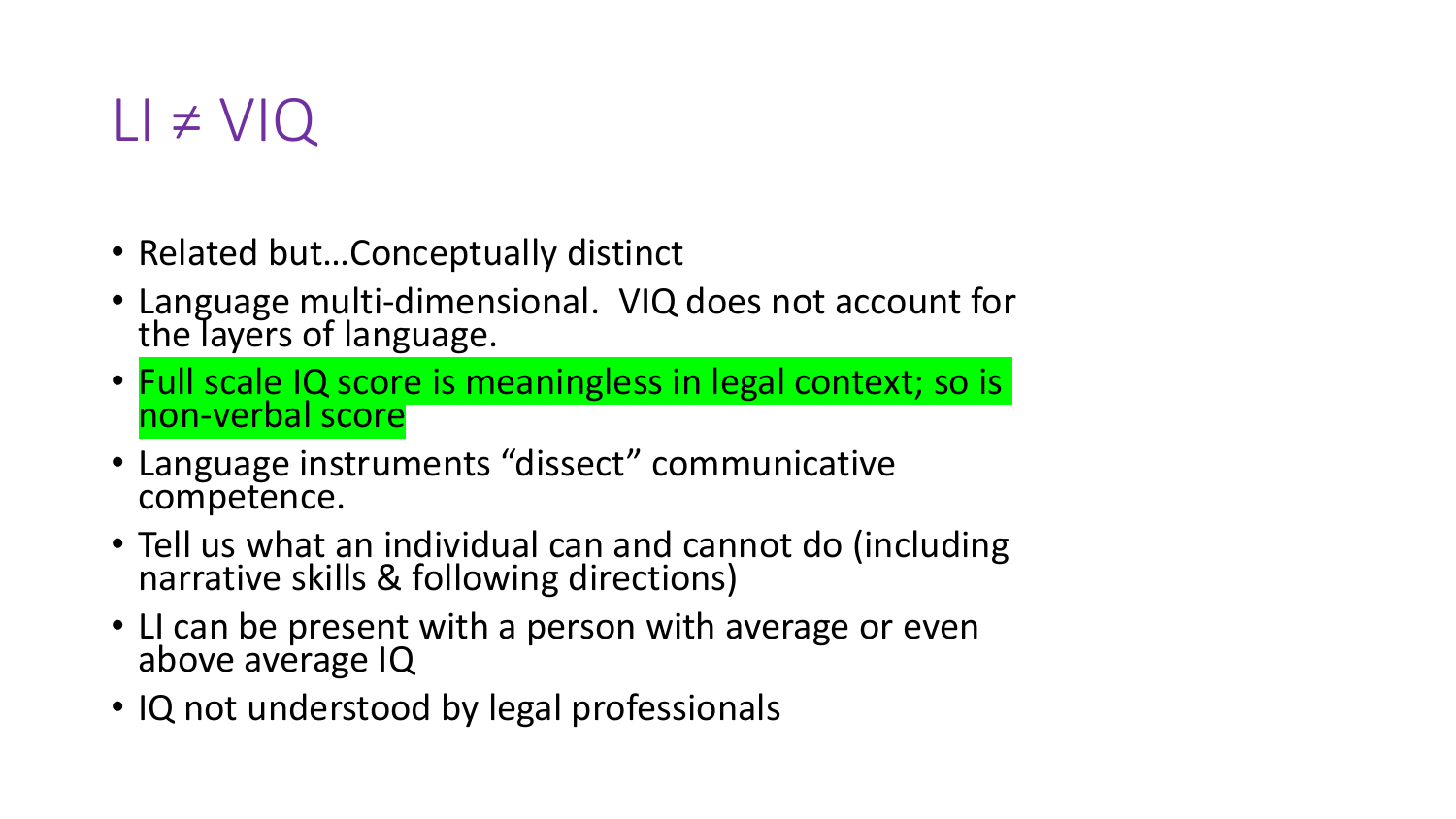### Unidentified/Untreated/Misinterpreted

- The most common disorder you've never heard of
- "The invisible disability"
	- "No sound"
	- Difficult to recognize if not familiar with LI
- "Have learned to pass"
	- Masking deficiencies
- Behavior issues favored
- LI misinterpreted as noncompliant, uncooperative, bad attitude, rude, disruptive, too shy, too talkative, weird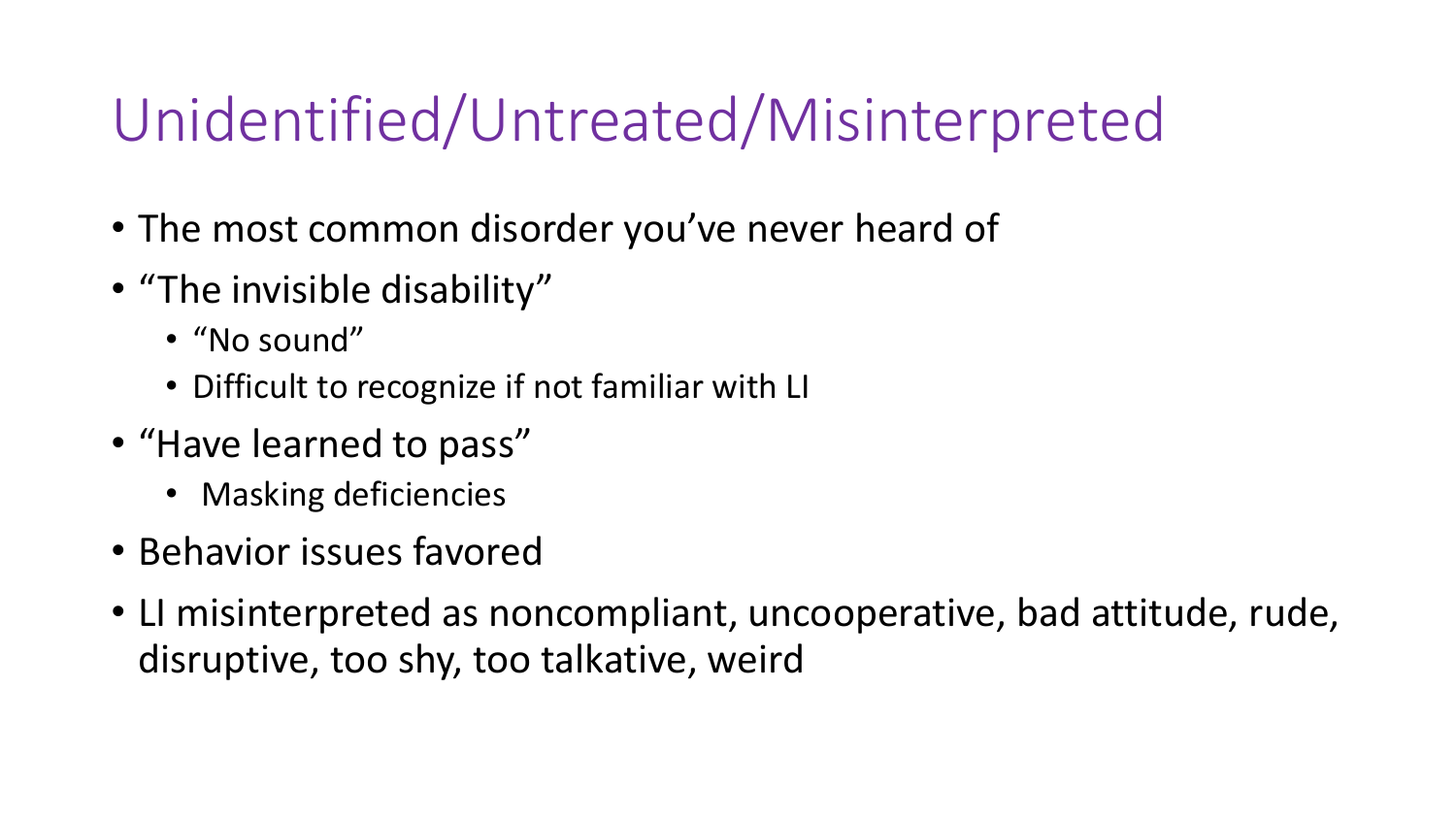# Why it matters:

When Language Impairments Meet the Law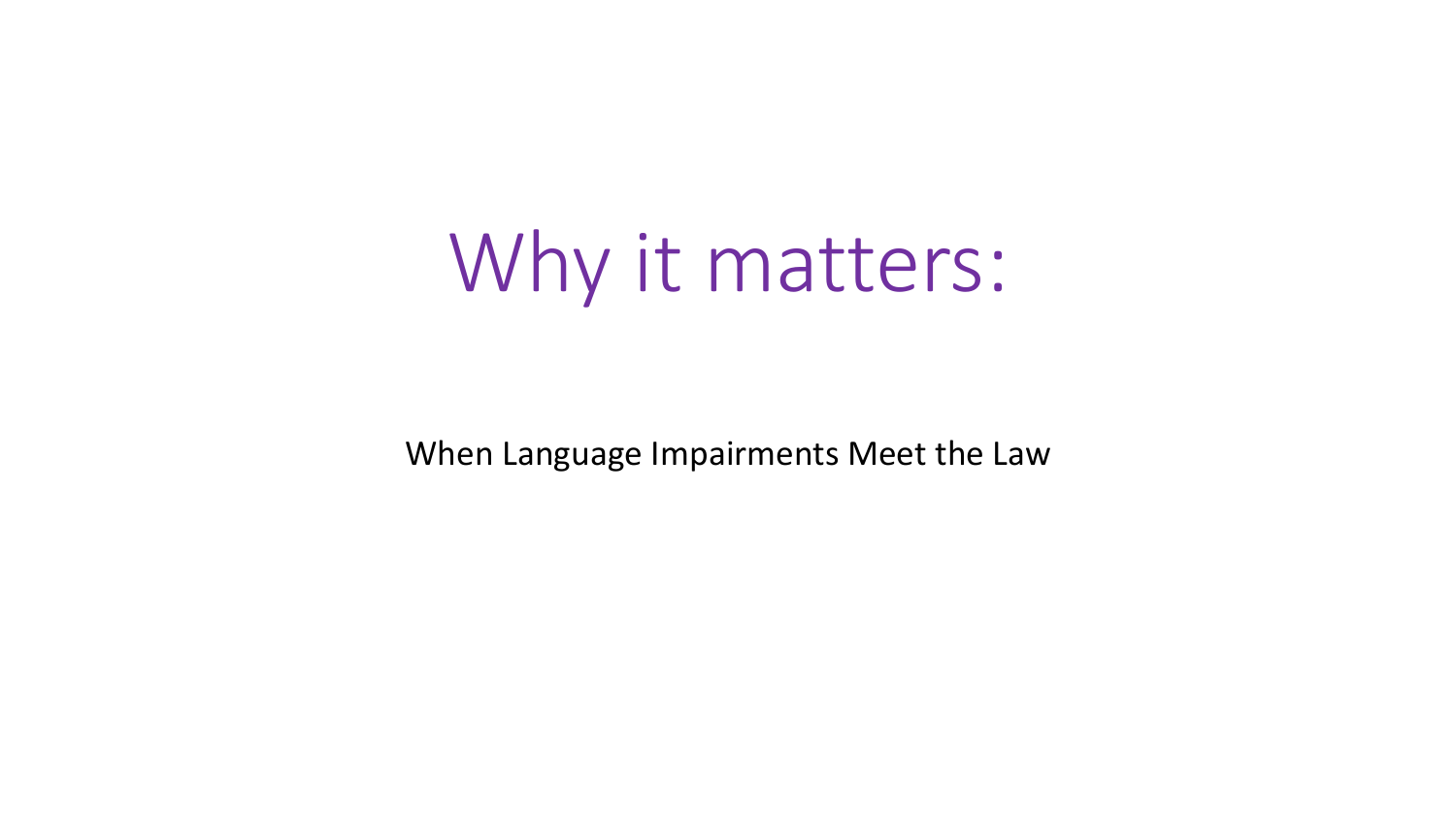#### Who wants to know

- Law enforcement
- Defense attorneys
- Prosecutors
- Jail/Detention staff
- Trial court judges
- Court persnonnel
- Probation & Parole
- Corrections personnel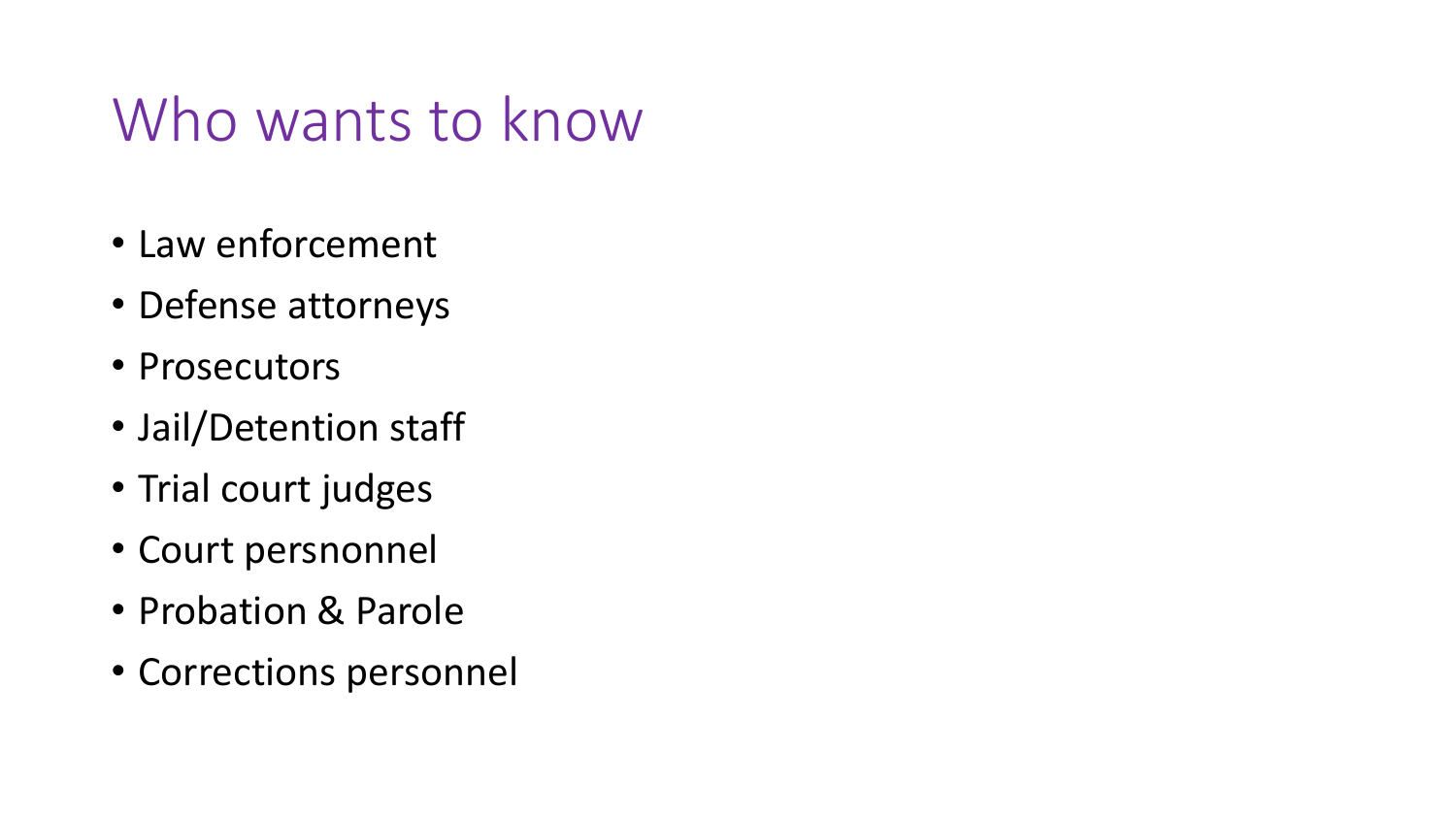### Defense Attorneys: Where LI may be an issue

- Competency to stand trial
- Motions to suppress
	- Miranda
	- Voluntariness
		- False Confession
- Guilty pleas
- Lack of intent or knowledge as a defense
- Credibility
- Mitigation/Culpability
	- remorse
- Revocations
- Juvenile Waiver/Transfer
- Sexual Predator Commitments (failure to comply with treatment)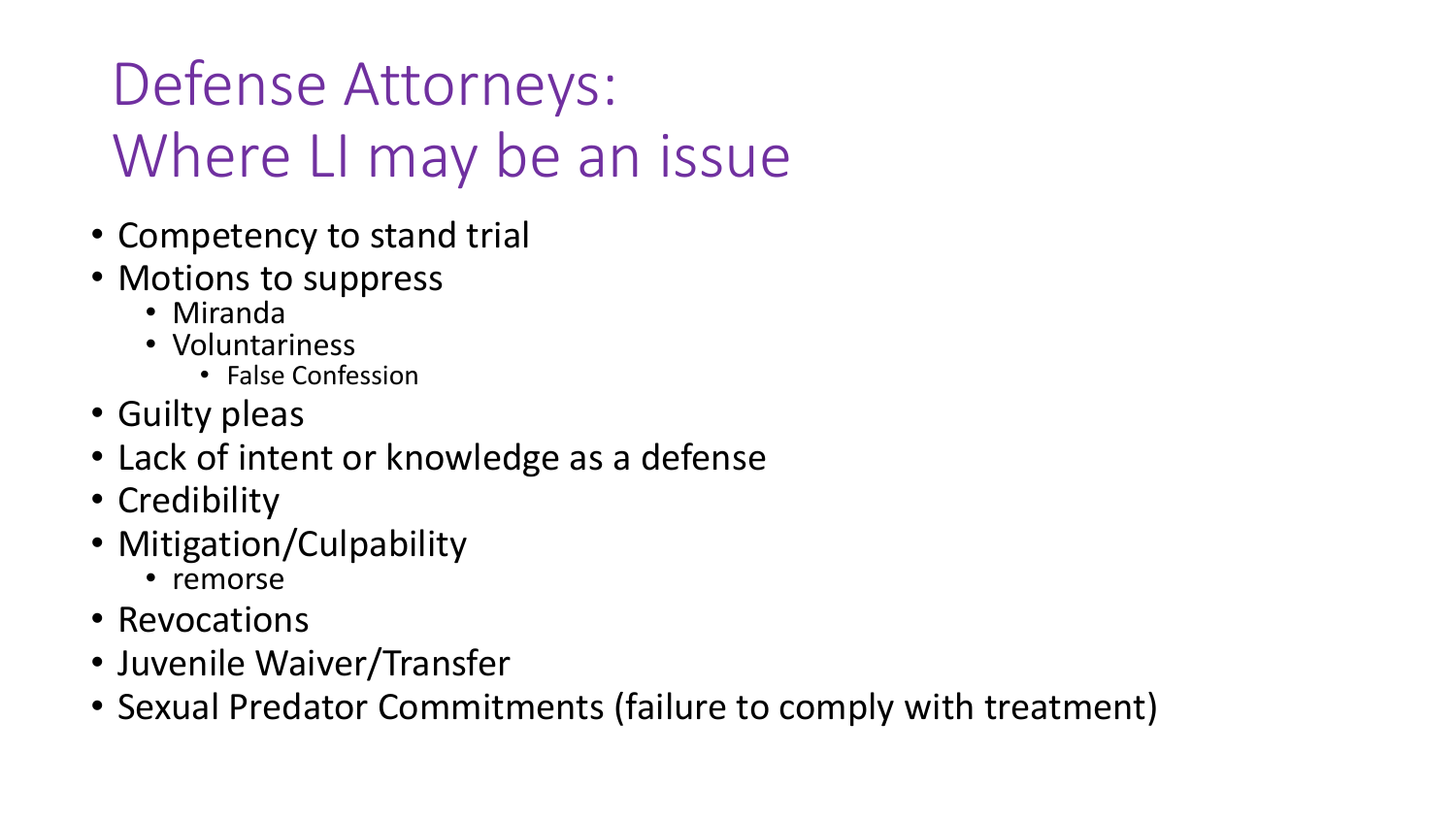### Narrative deficits concern all of us

- People with LI describe "significantly **fewer bits of information**  about the context of the story and the events that initiated it."
- "He got in my face so I shot him." It's a narrative but....
	- What does this mean?
	- Easy to misinterpret
- Will be able to describe event BUT frame by frame
- Context missing
- Cause and effect missing
- Missing emotional layer
- Doesn't understand perspective of listener
	- What does listener need to know to make sense of the narrative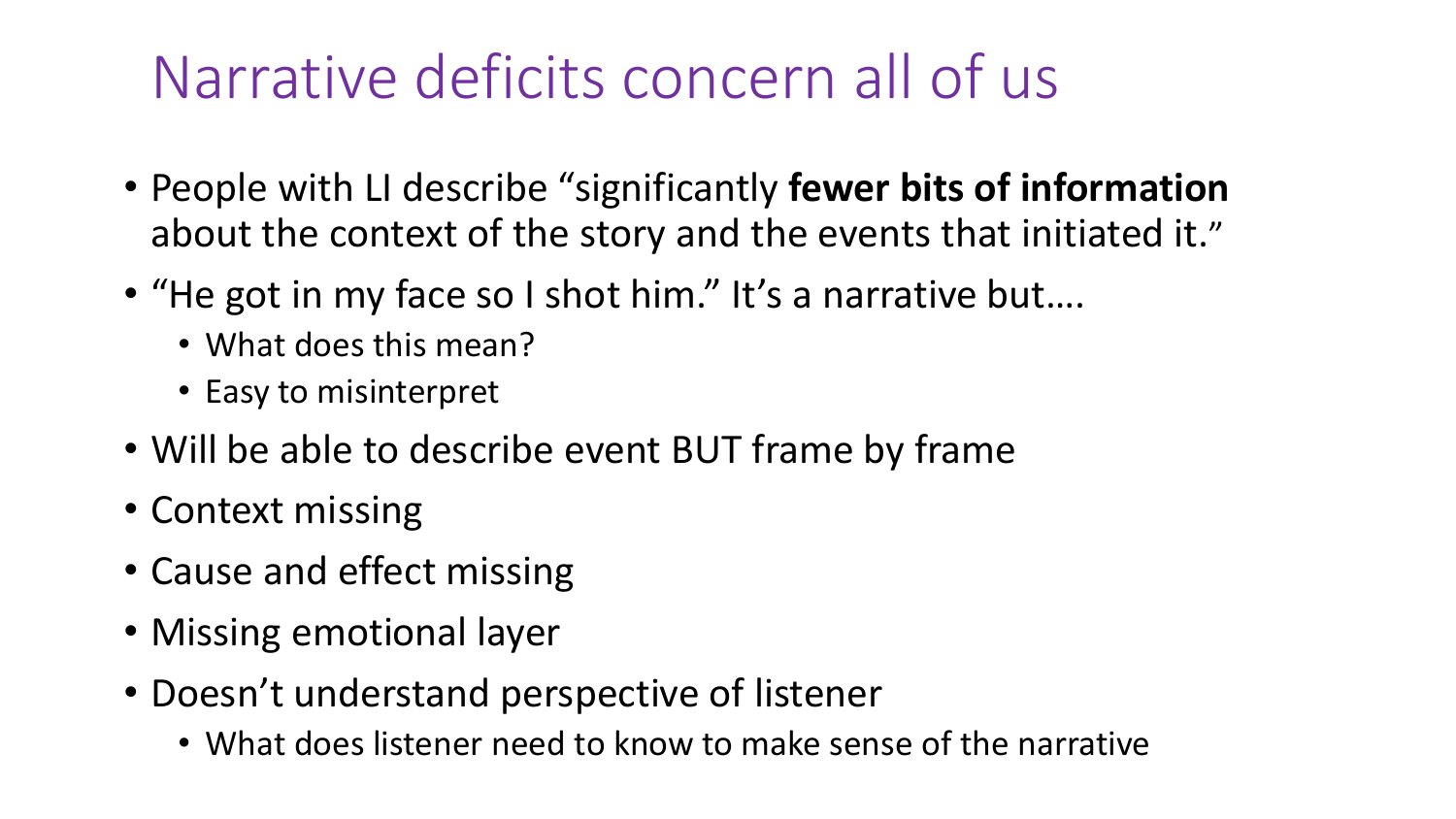#### The pitfalls of narrative deficits for interviewers

- Substantial risk of inaccurate or incomplete narrative from suspect/witness
	- May also be completely false
- Easily led, even if interviewer isn't deliberately trying to plant content
- More vulnerable, suggestible & compliant
- Easily confused by inferences, compound questions, abstractions, jumping around, interruptions
- Beware of "how did that make you feel?" "what were you thinking?"
- Special techniques for interviewing individuals with LI to insure accurate and complete narratives
	- That's a whole other discussion
	- You will need an expert and special training
	- UK requires special procedures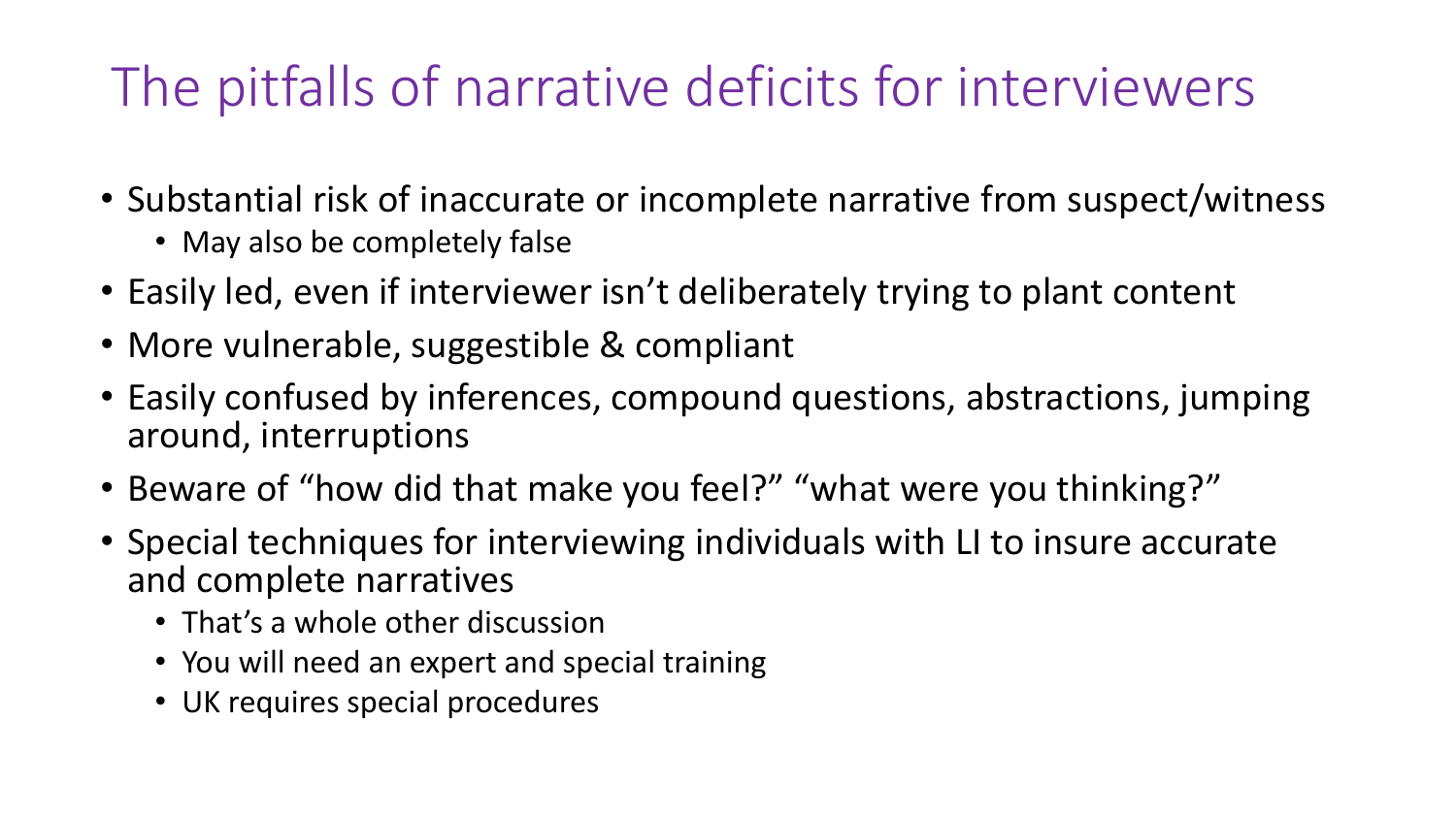#### Forensic assessments miss LI

- S/L assessments not included in forensic assessments even if risk factor conditions are present
- Many/most psychologists & psychiatrists are not familiar with language impairments or their effects
- S/L more nuanced and long range than standard assessment measures
	- Auditory memory ("ask me again in half an hour")
	- Pragmatics
	- Narrative ability (beyond the basic facts)
	- Follow directions
- Beyond developmental issues
	- i.e. won't just grow out of it
	- $> 15$  y.o.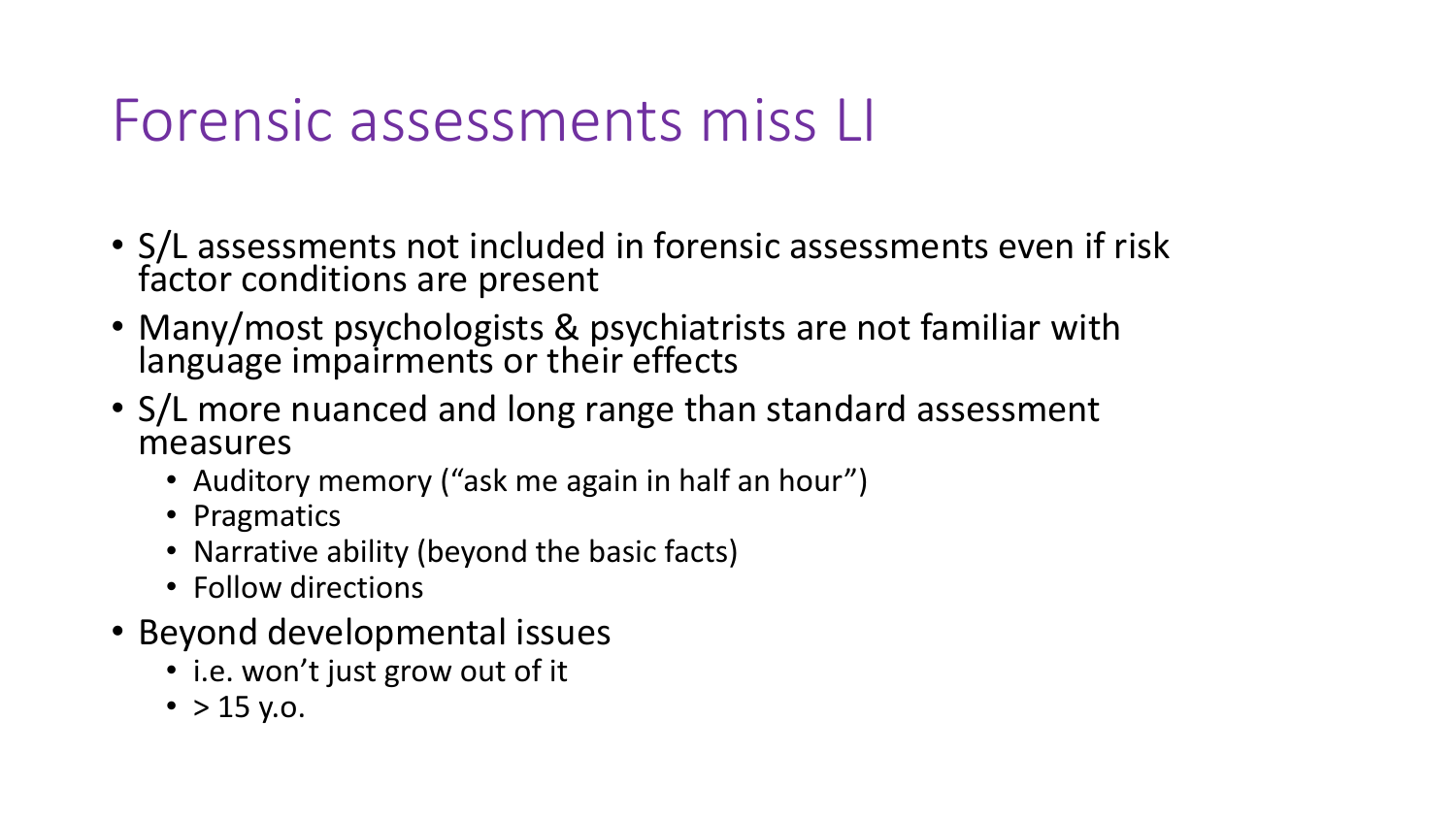#### Assessments miss the language point (cont)

- Ability to make rational decisions based upon understanding of other people's reactions is a communication function
- IQ insufficient measure
	- Includes verbal IQ
- Talking slowly doesn't fix it
- Neither does repetition nor simpler language
- Neither does competency school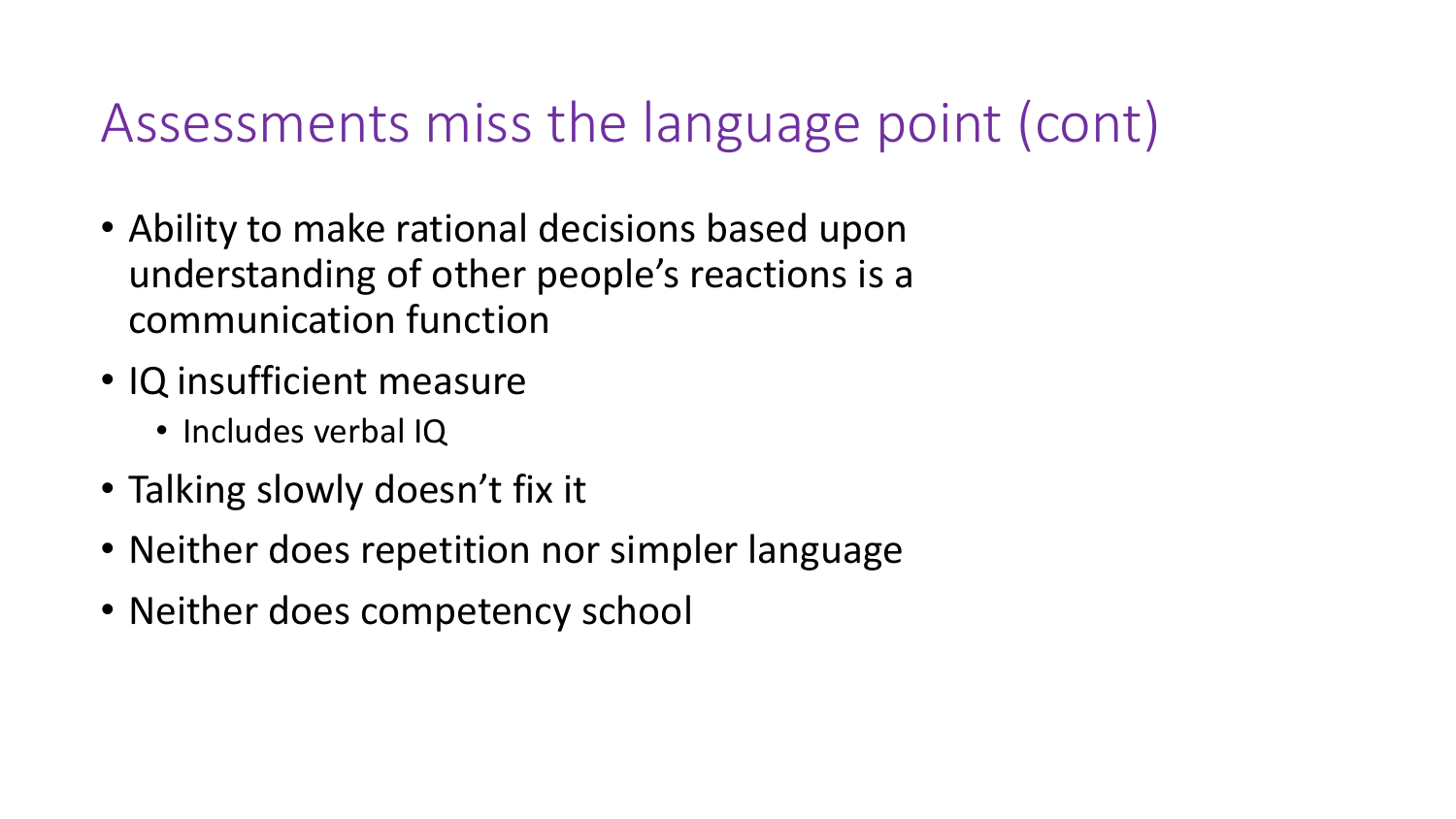Language Impairments Impair the Attorney-Client Relationship

- Working within the attorney-client relationship itself
	- Principal-agent relationship
- Narrative skills
- Understanding the legal process
	- Vocabulary, fund of knowledge, processing, memory, ability to draw inferences
- Decision Making
	- Understanding perspective of others
- Empathy & Trust
- Simply explaining won't make it better; neither will repetition; or 15 extra minutes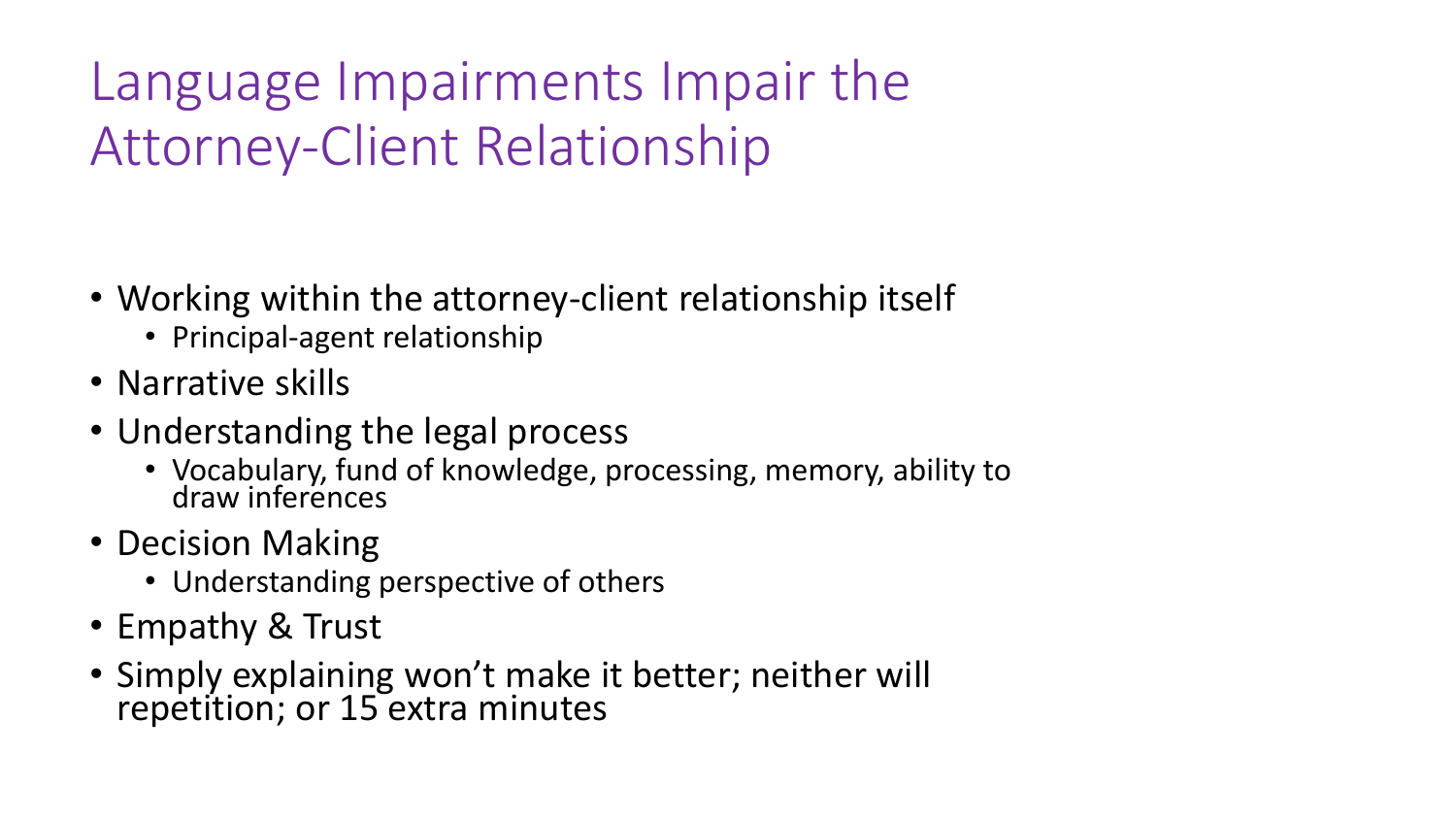### Miranda is a verbal minefield

- Vocabulary
- Ability to follow complex sentences & long passages
- Abstract concepts
	- You have the right.....
- Fund of Knowledge
	- To make sense of inferences
	- Even if they've seen it on TV (Grisso)
	- Even if they've been through the system (Grisso)
	- Even if it's part of our national culture (Rehnquist)
	- Not easily understood even by college students w/o LI
- Auditory Processing
- Follow directions
- Likely to say they understand (they don't want to look stupid)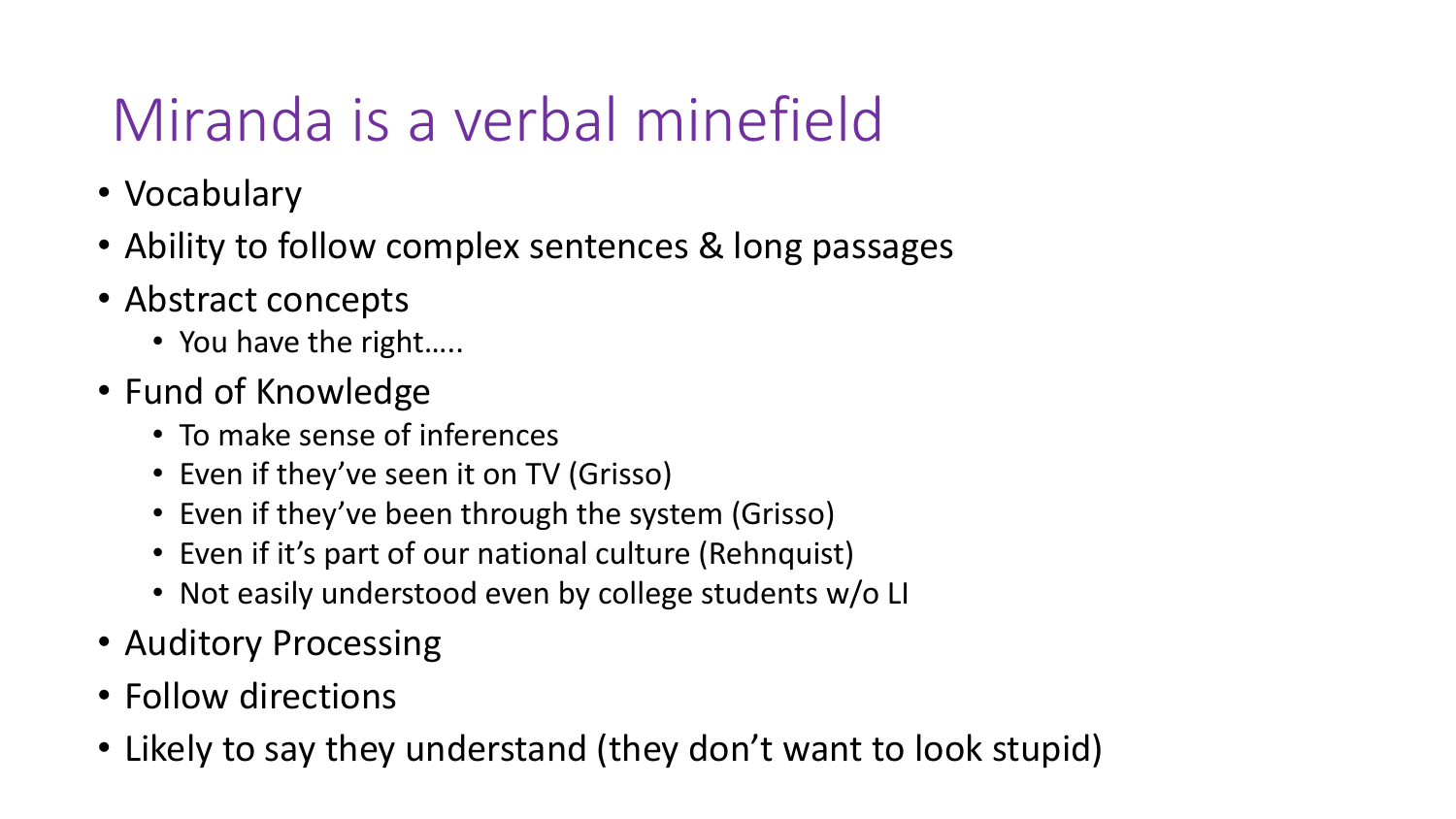### Forms & Magic Words: Wisconsin Standard Rules of Supervision

- The following rules are governed by administrative code, court ordered conditions, and any goals or objectives set by the Department of Corrections. Failure to meet these expectations may result in progressive sanctions up to and including revocation.
- Avoid all conduct which is in violation of federal or state statute, municipal or county ordinances, tribal law or which is not in the best interest of the public welfare or your rehabilitation.
- Make every effort to accept the opportunities and cooperate with counseling offered during supervision to include addressing the identified case plan goals. This includes authorizing the exchange of information between the department and any court ordered or agent directed program for purposes of confirming treatment compliance; and subsequent disclosure to parties deemed necessary by the agent to achieve the purposes of Wisconsin Administrative Code Chapter [DOC 328 and Chapter DOC 331. Refusal to authorize the exchange of information](https://docs.legis.wisconsin.gov/code/admin_code/doc/328) and subsequent disclosure shall be considered a violation of this rule.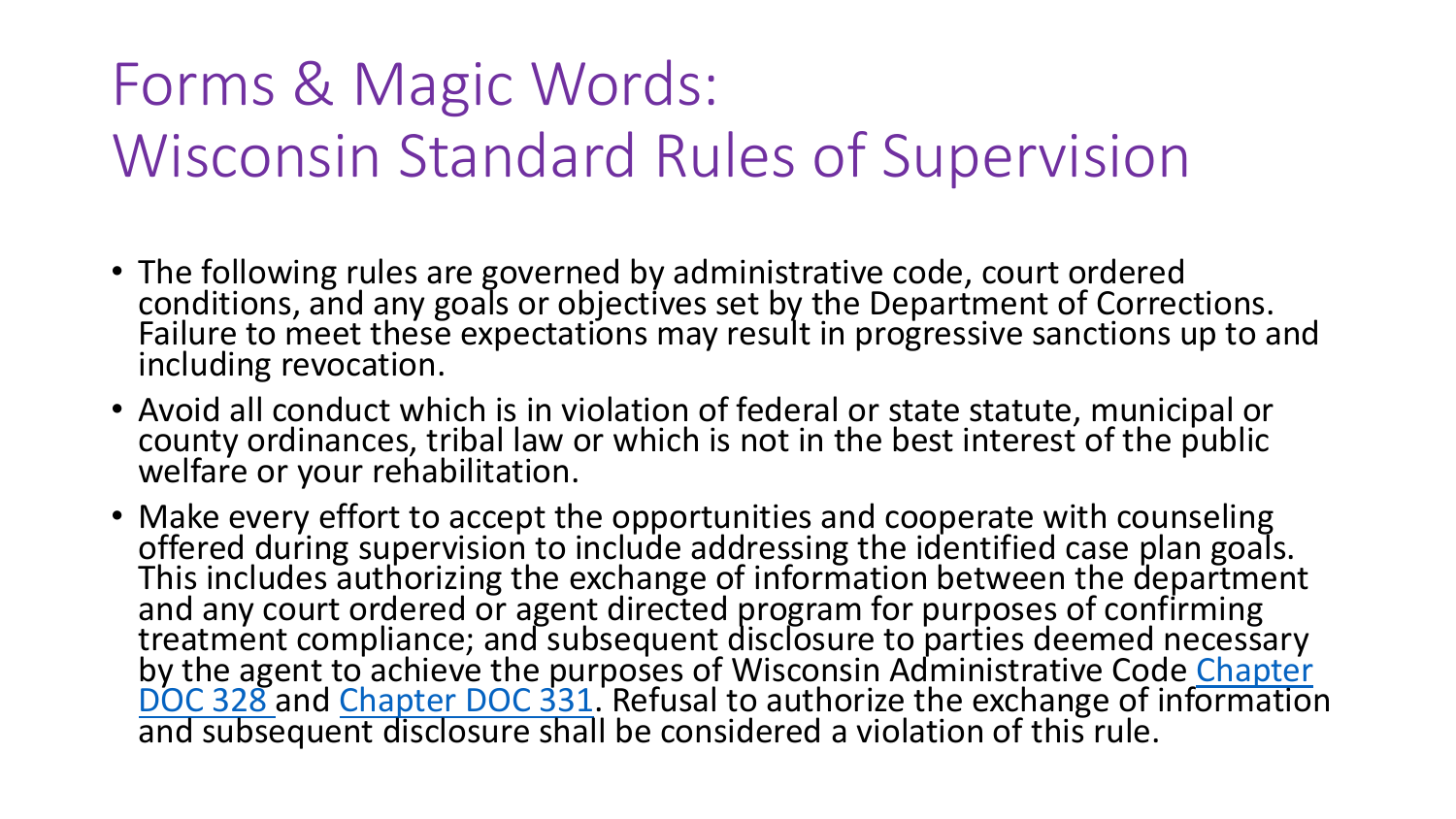### Readability…….

|                      | $A \cap B \cap C \cap A \nabla$<br>Readability Statistics | $A \cap D h C \cap A E$<br>$A \cap D h$ | AaBbCcDd<br>CDC                |
|----------------------|-----------------------------------------------------------|-----------------------------------------|--------------------------------|
| 言言言事<br>law or y     | <b>Counts</b>                                             |                                         | Heading 2<br>ng 1<br>st of the |
|                      | Words                                                     | 502                                     |                                |
|                      | Characters                                                | 3,002                                   |                                |
| or police            | Paragraphs                                                | 20                                      | n 72 ho                        |
|                      | Sentences                                                 | 24                                      |                                |
| to acce              | <b>Averages</b>                                           |                                         | berate w                       |
| n to incli           | Sentences per Paragraph                                   | 1.3                                     |                                |
|                      | Words per Sentence                                        | 20.1                                    | case pl                        |
| change               | Characters per Word                                       | 5.3                                     | departm                        |
| gram fo              | <b>Readability</b>                                        |                                         | atment (                       |
|                      | <b>Flesch Reading Ease</b>                                | 32.1                                    |                                |
| es deem              | <b>Flesch-Kincaid Grade Level</b>                         | 13.3                                    | achiev                         |
| ode Cha <sub>l</sub> | <b>Passive Sentences</b>                                  | 16.6%                                   | <b>OC 33</b>                   |
| mation a             |                                                           | OK                                      | all be co                      |
|                      |                                                           |                                         |                                |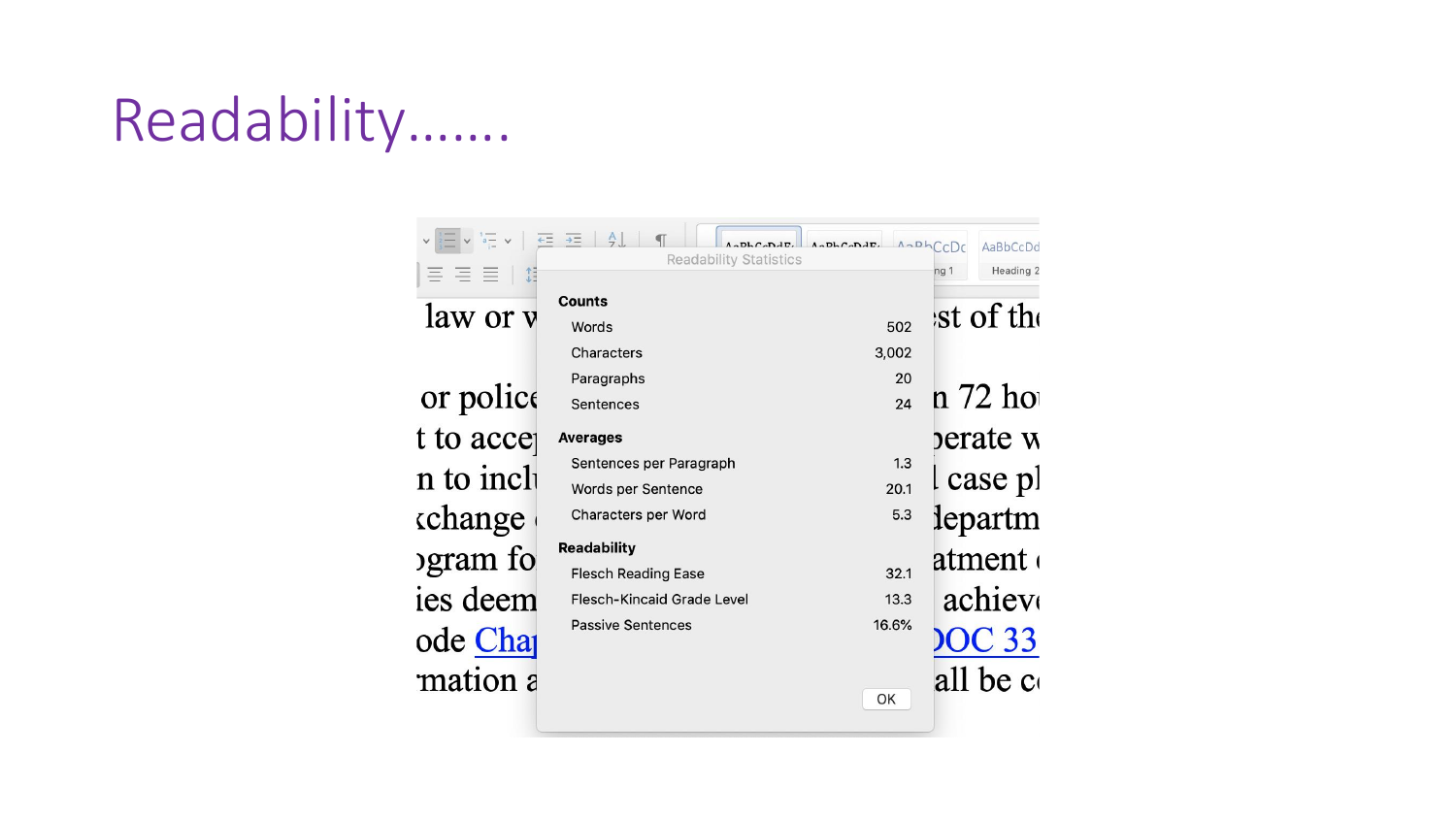#### Readability?

- Words per sentence 20.1
- Reading Grade Level 13.3
	- Informed Consent Regs require 8<sup>th</sup> grade reading level, which is still way too high
- Reading Ease 32.1

| 90-100 | very easy to read, easily understood by an<br>average 11-year-old student |
|--------|---------------------------------------------------------------------------|
| 80-90  | easy to read                                                              |
| 70-80  | fairly easy to read                                                       |
| 60-70  | easily understood by 13- to 15-year-old students                          |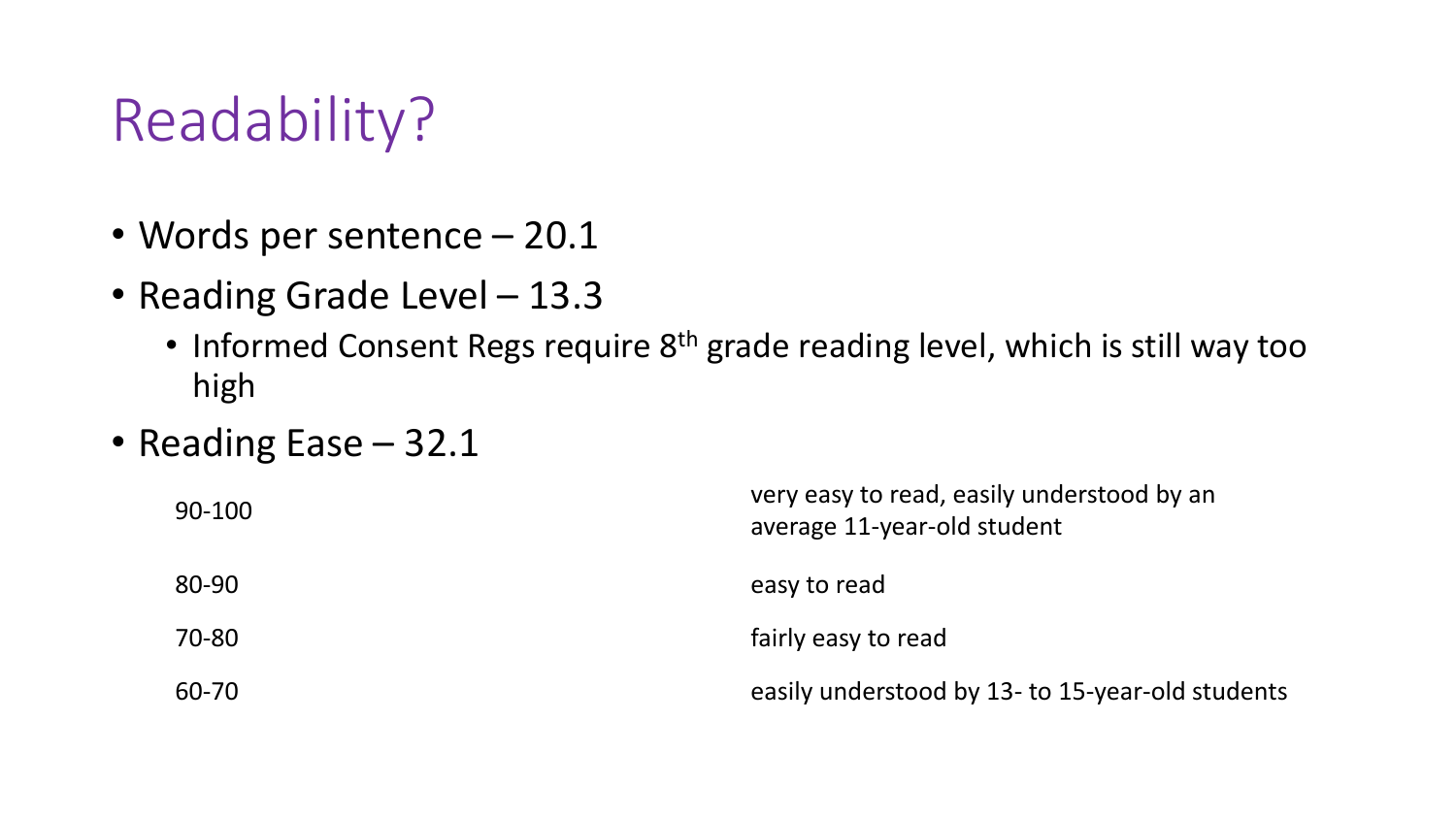### Problems

- Kitchen sink
	- Overinclusive
- Vague
- Abstract
- So many words
- Reading aloud to individual will not make it more understandable
	- Neither will "explaining"
- Kitchen sink
- POs in Australia know clients don't understand (Snow)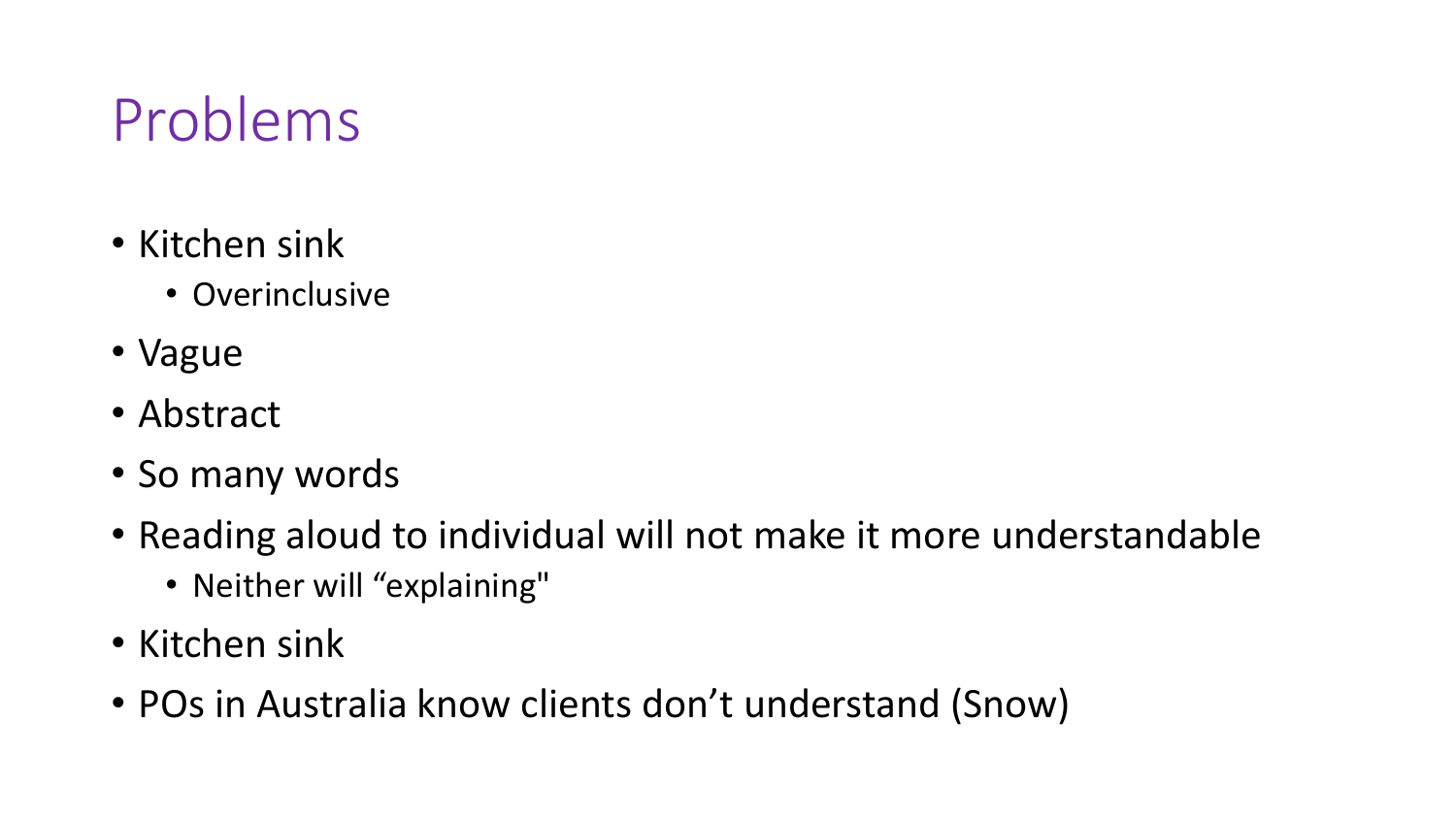### Other forms that don't inform

- Bail
- Guilty plea waiver forms
- Right to appeal
- Policies and Procedures Manuals
- Reading these forms aloud doesn't fix it
- Neither does simply explaining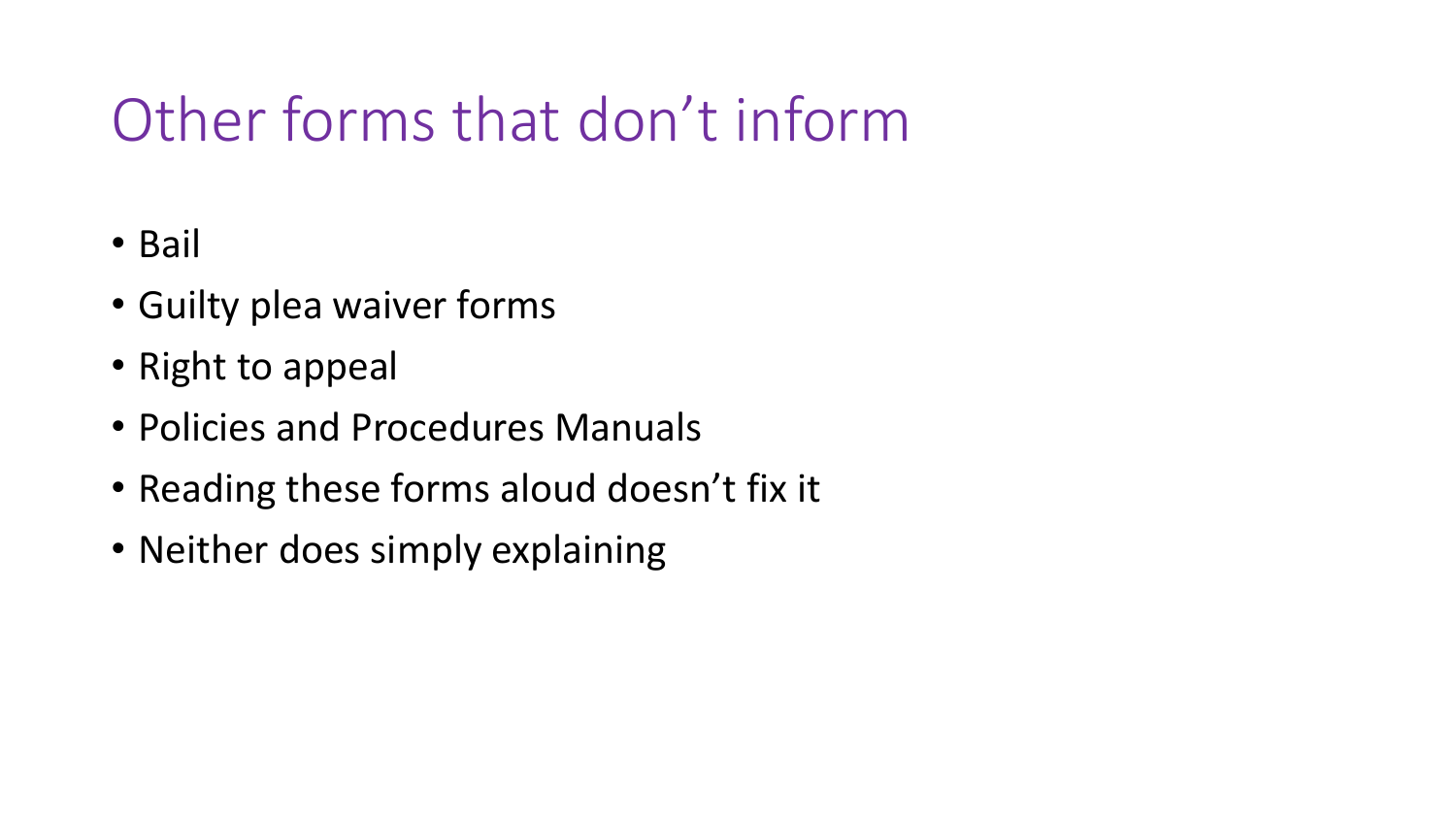## Recognizing LI

- Previously unidentified
- Risk factors
- Behavior problems
- Social problems
- School records IEP
- VIQ (a clue)
- Forgetting instructions
- Confusion with non-literal language including inferences
- Talking a lot but saying little
- Not asking questions/ not answering questions
- Missing non-verbal cues
- Seeming "difficult"
- Thin narratives "He got in my face so I shot him"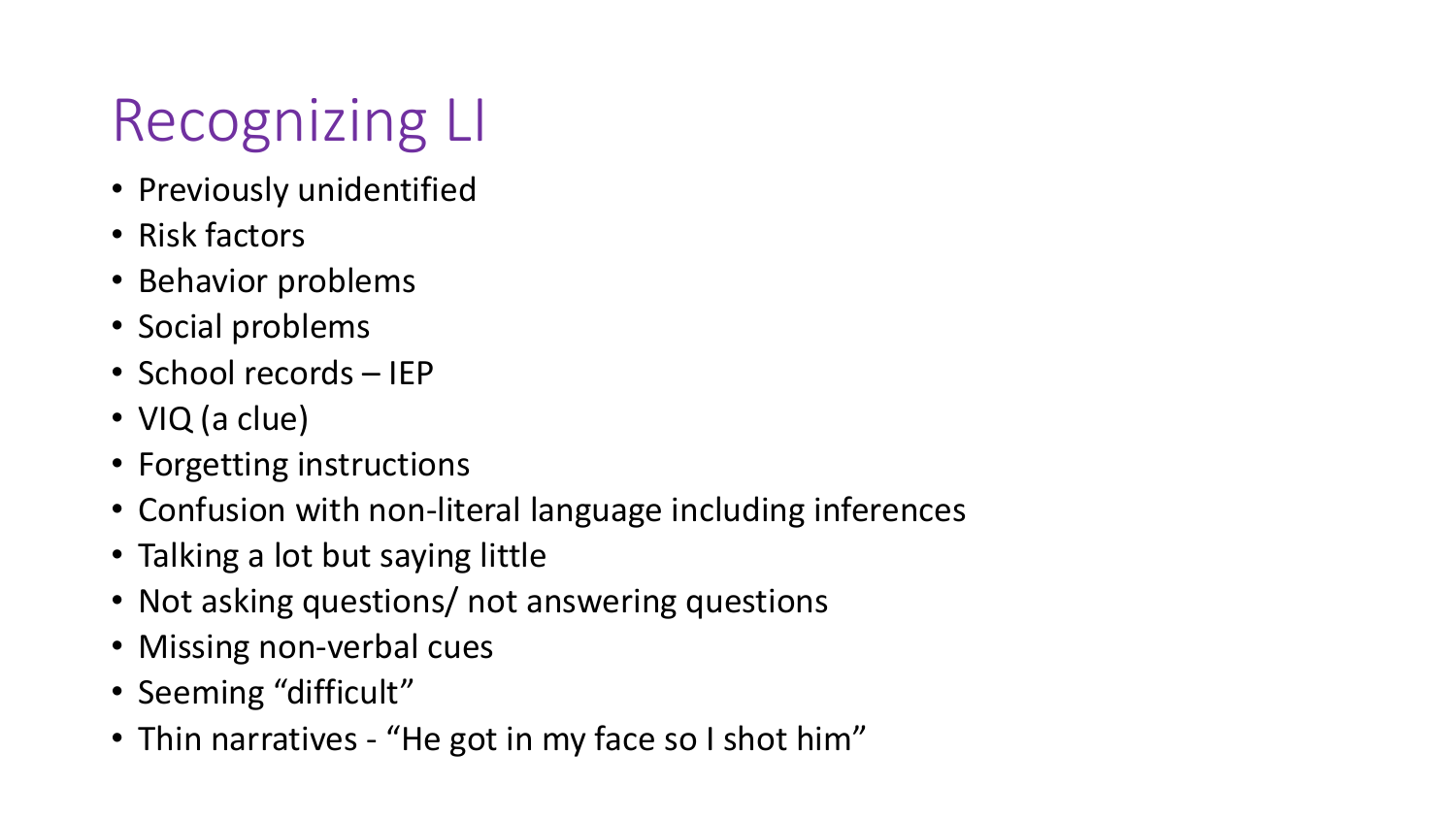### The SLP is your friend

- Under the hood
- (Make sure correct specialty)
- Review records
- Testing
- Clinical observations
- Diagnose communication issues between interviewer and subject
- Assist communication
	- Interviewing as science and art
- Discourse analysis
	- Watching/listening to recordings
	- Formal analysis using special transcriptions and software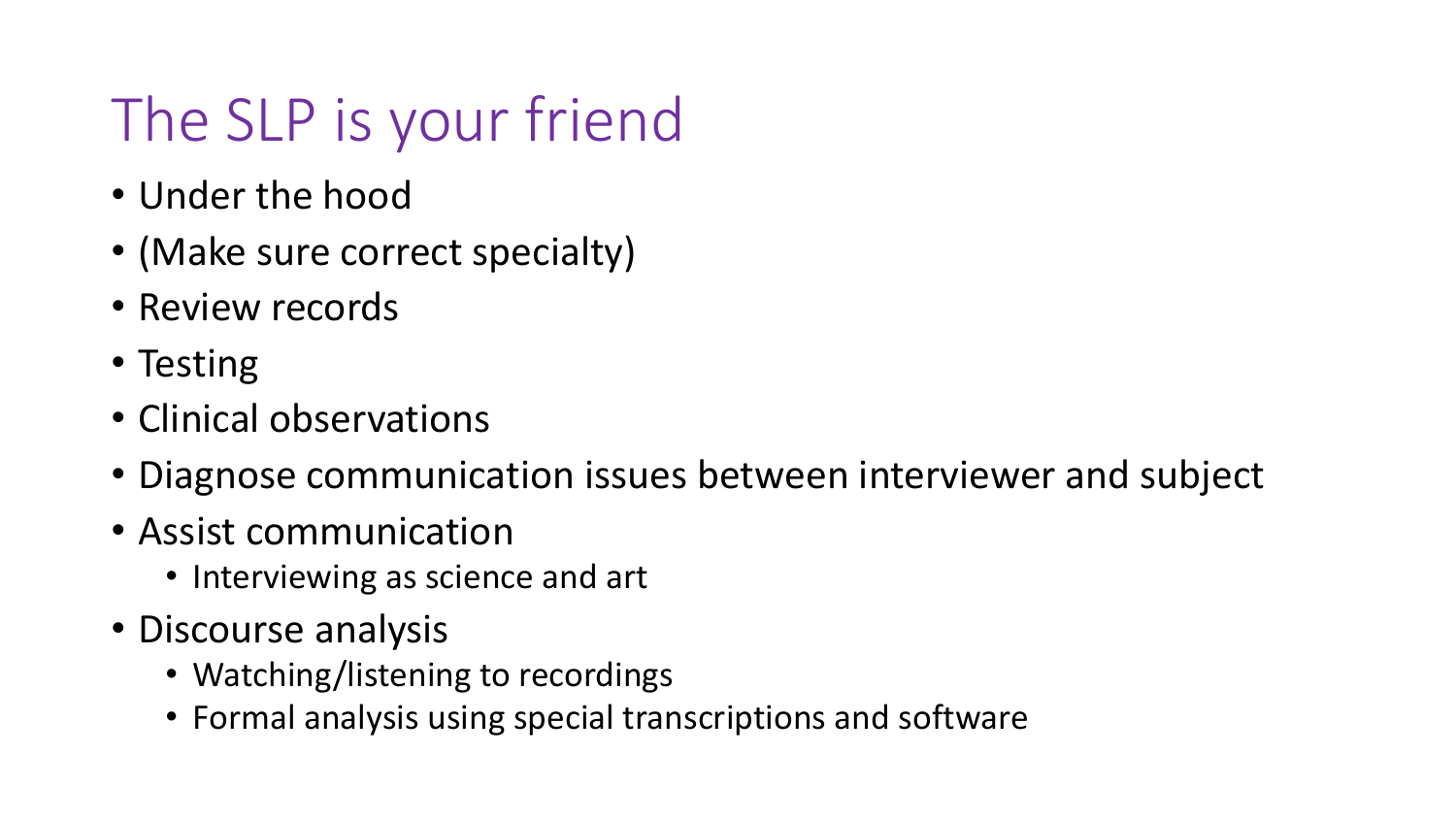### SLP in the courtroom - Trial

- As an expert witness
- Witness testimony
	- Questioning form is insane for anybody, but especially individual with communication issues
	- Credibility
	- Impeachment
	- SLP as expert witness on language of defendant vs. prosecutor
	- SLP as expert witness on language demands of testifying
	- Assisting counsel
	- SLP can address the credibility question for the jury
	- Protective order?
	- Jury instruction?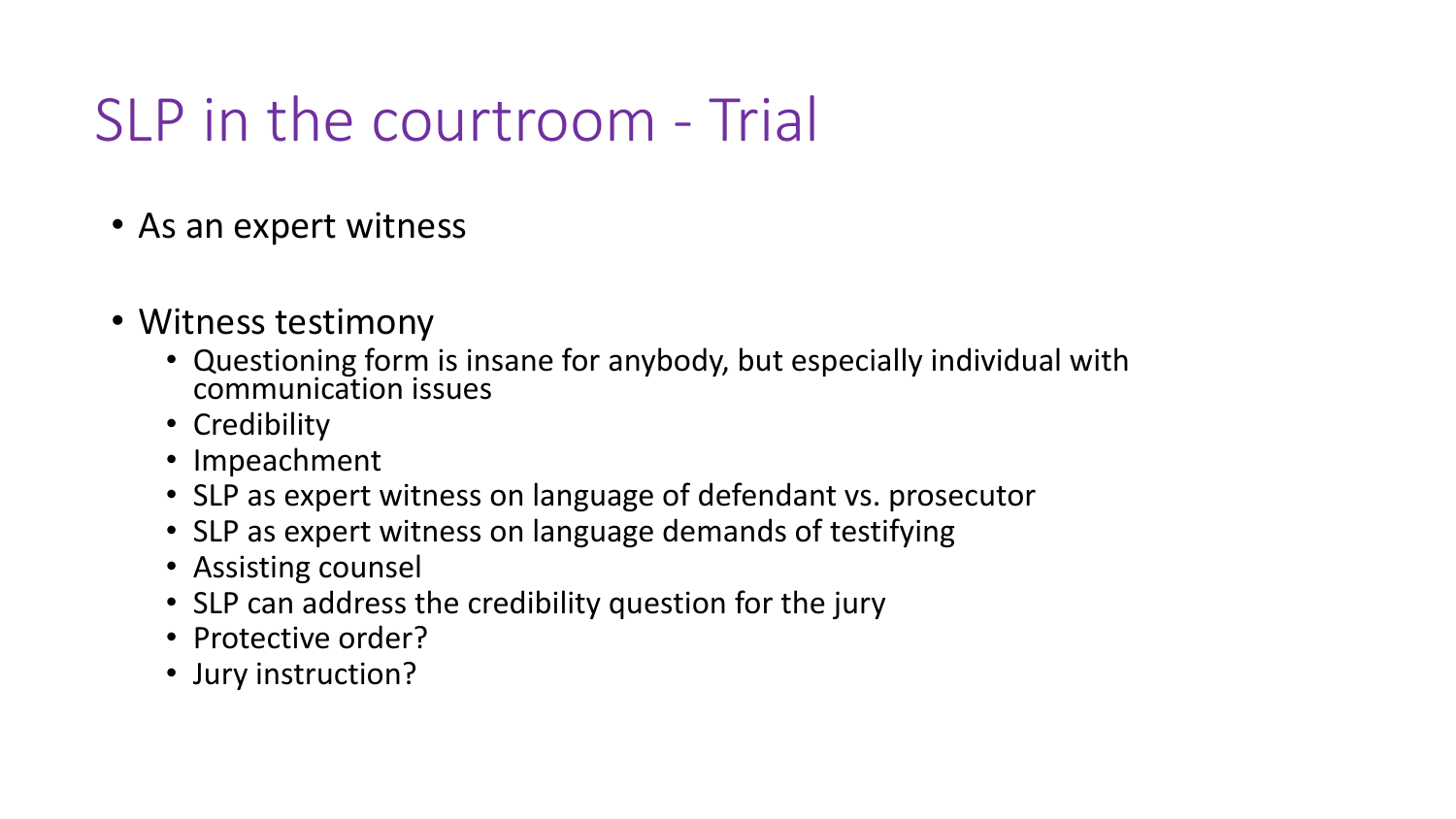#### FAQ: Where do I find an SLP?

- Colleges/ Universities
	- Speech-language pathology department
	- Communication Sciences and Disorders Department
	- MS & PhD
- Local School District (special ed services)
- Private companies that contract for disability determinations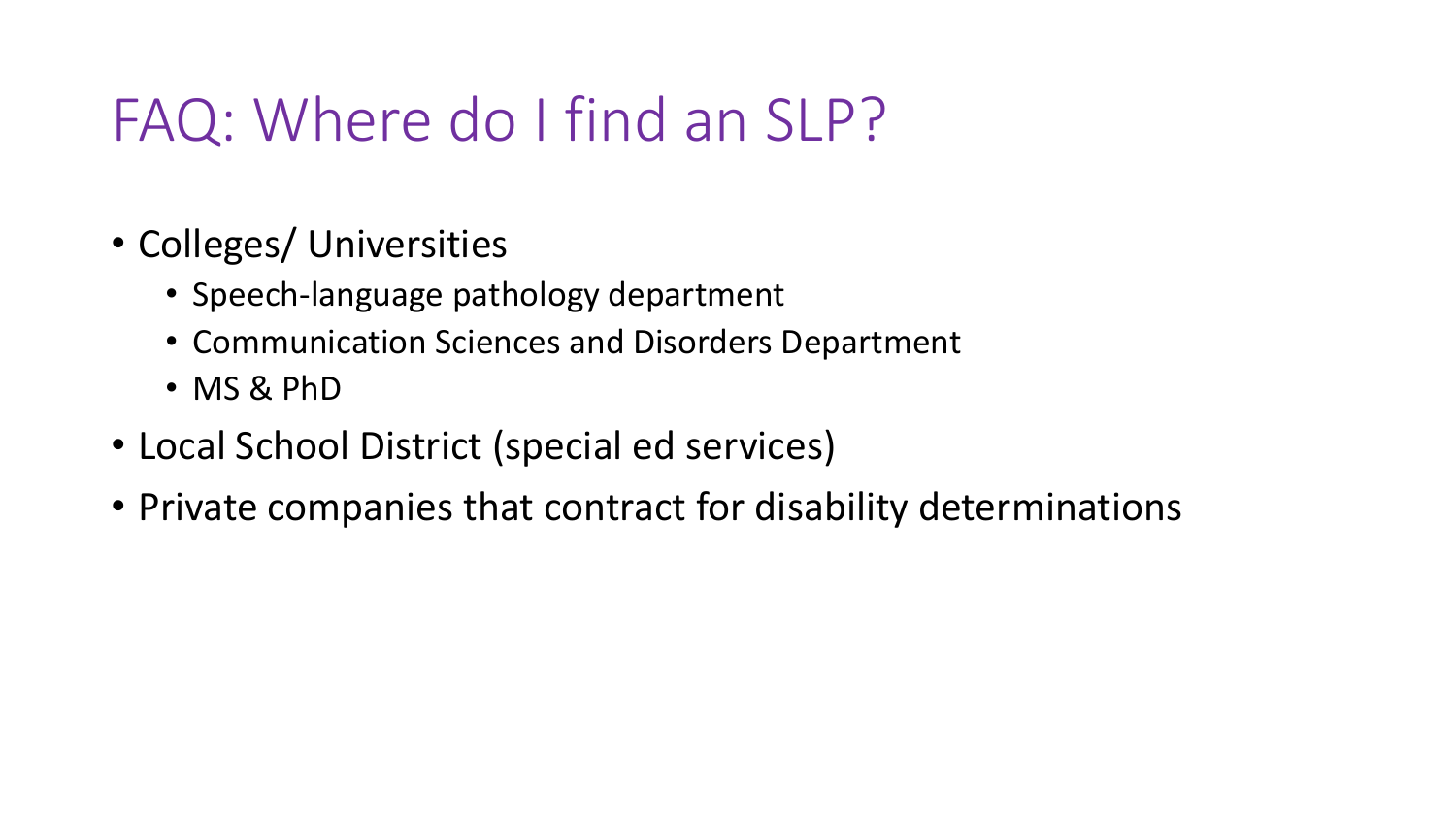#### Other countries

- PEACE method of interrogation (UK and Canada)
	- Preparation
- Intermediaries
	- UK, Australia, NZ
	- Communication Specialists
	- For all stages of process for witnesses with LI including in the courtroom
	- NI includes suspects in interrogations (in the works for rest of UK)
	- Increased use of communication specialists within correctional facilities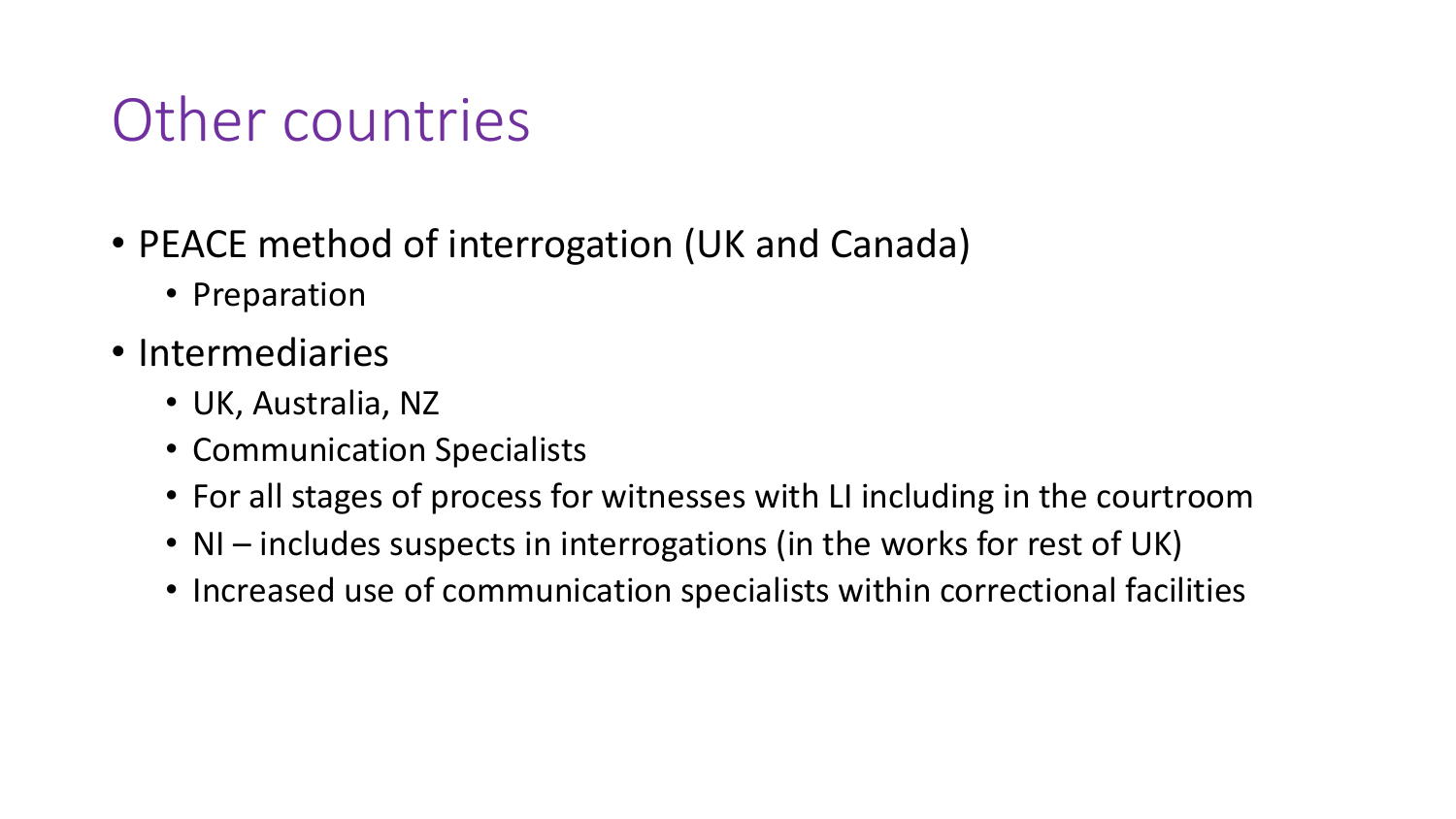#### Current Events: Zoom & Masks

- Many individuals with LI depend on visual cues including facial expression and "lip reading."
	- We all miss information on the phone
- Teleconferencing diminishes visual cues, especially when a number of people are on the screen
- Teleconferencing sound quality is imperfect
- Masks cover half the face
- And muffle the speaker's voice
- Both Zoom and masks leave just the words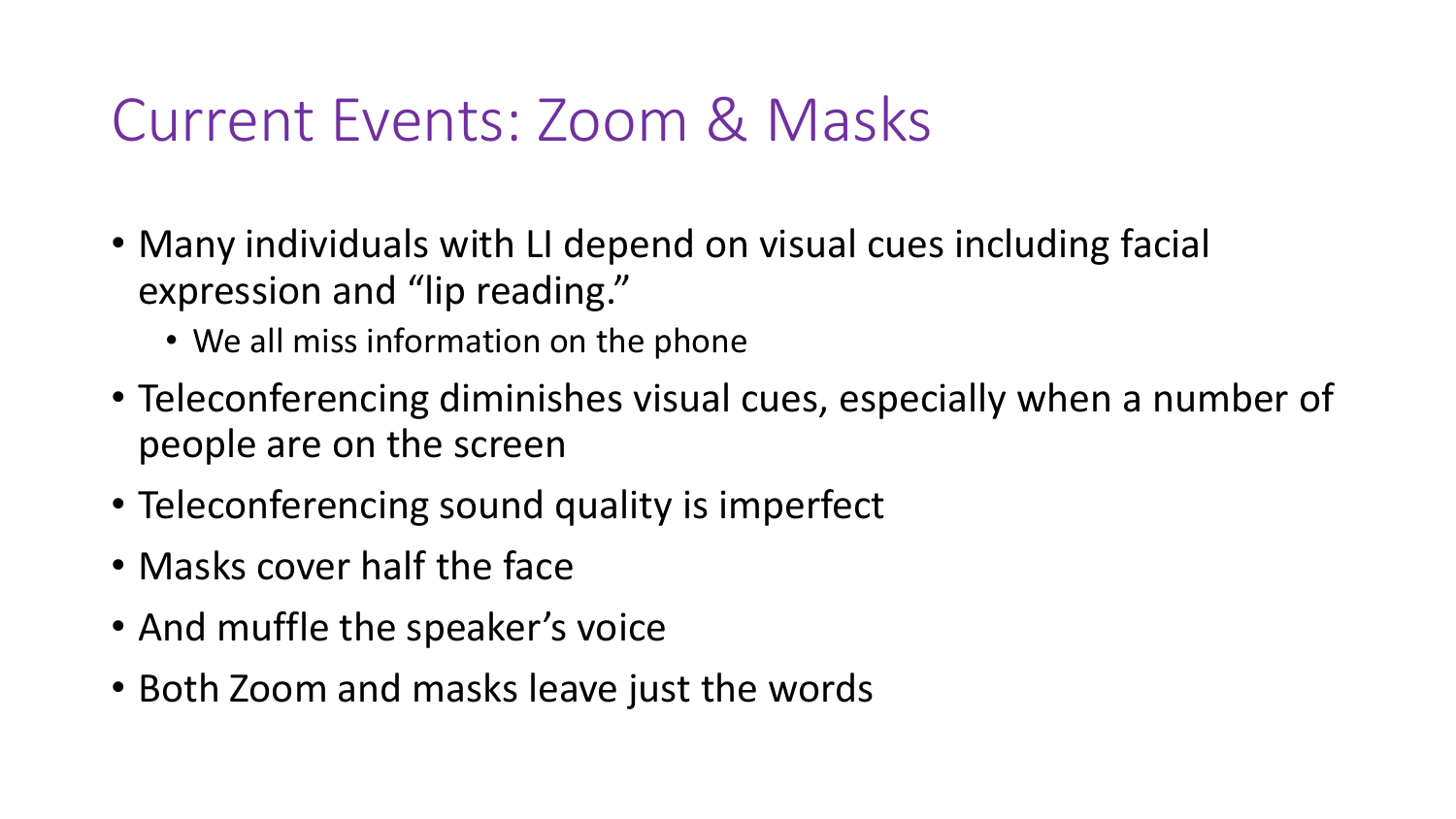#### Treatment is available

- Can improve social skills
- Literacy can be improved with improved oral language skills
- Beware cookie cutter behavioral treatment
	- Cognitive behavioral therapy is a verbal-based treatment; so is sex offender treatment; so is AODA treatment
	- Standard treatments that are not tailored to individual's communication needs will not work.
	- Workbooks and scripts are a problem
	- Experts must be involved in making these treatments accessible and meaningful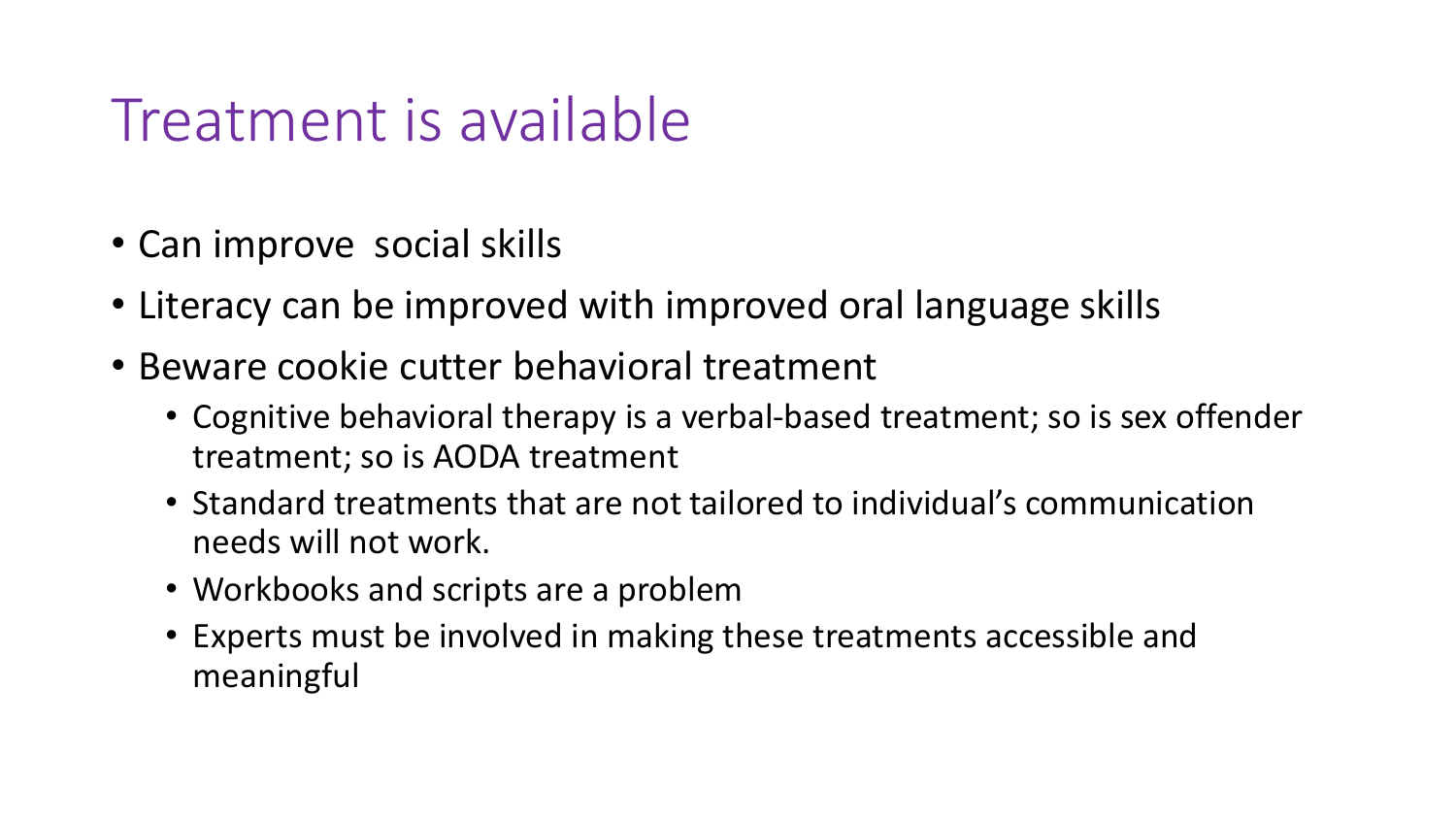### A few rules

- I told you ≠ you therefore understand
- More words from me ≠ more understanding by you
	- Explaining everything isn't a fix
- Interviewing is an art and a science.
- Communicating with an individual with LI takes time, patience, skill, and training (and not just a one-hour or one-day presentation, even by me)
- There is often a connection between language and behavior
- We aren't experts